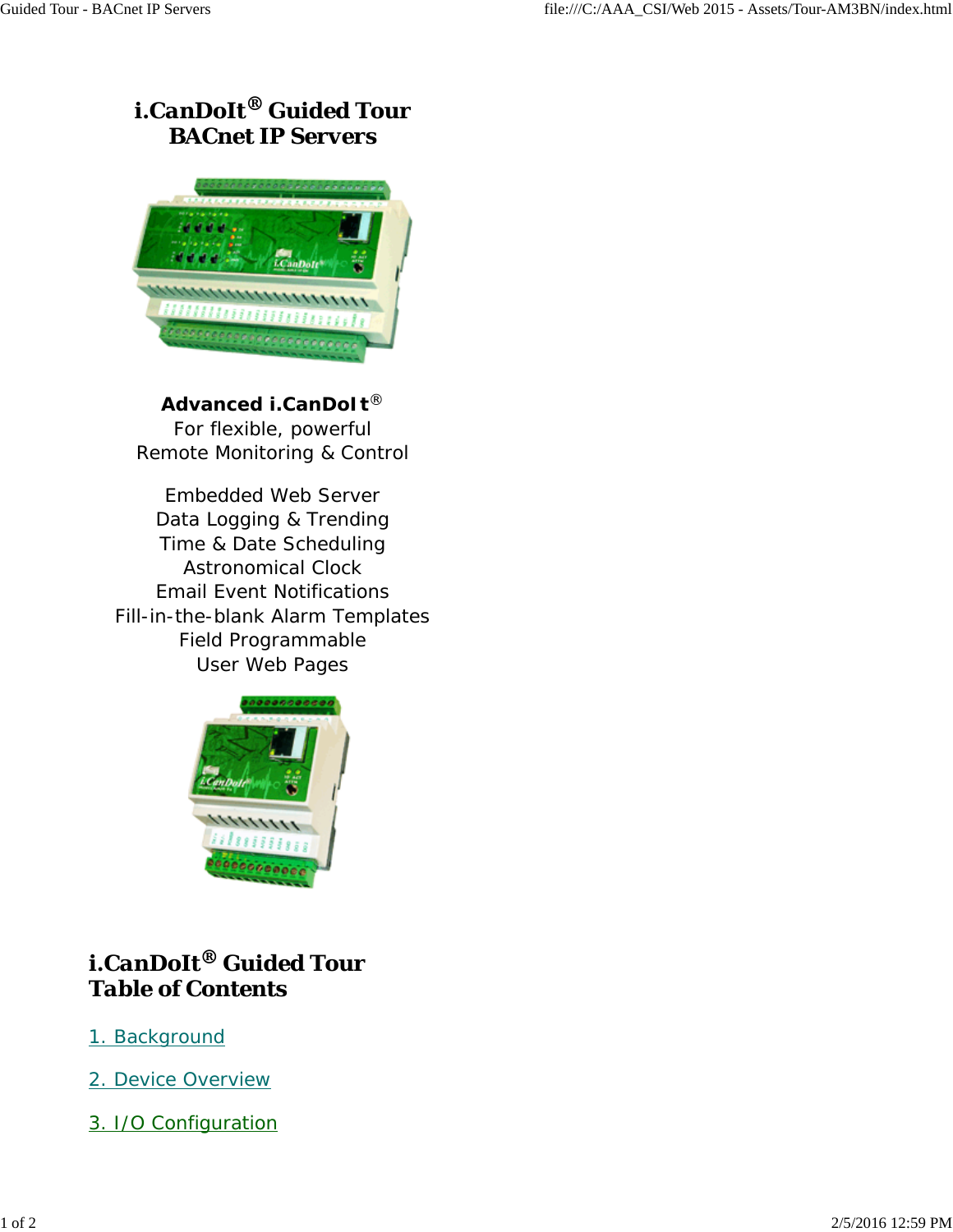- 4. I/O Data and BACnet Objects
- 5. Calculations and I/O Cascade
- 6. Data Trending and Plotting
- 7. Thresholds or Event Rules
- 8. Data Logging
- 9. Event Logging
- 10. Email notifications
- 11. Time & Date Scheduling
- 12. XML Configuration Files
- 13. PL/i Programming
- 14. Internet Network Configuration
- 15. BACnet Port Configuration
- 16. BACnet IP Client
- 17. Modbus/RTU Gateway
- 18. User HTML/JavaScript and CGI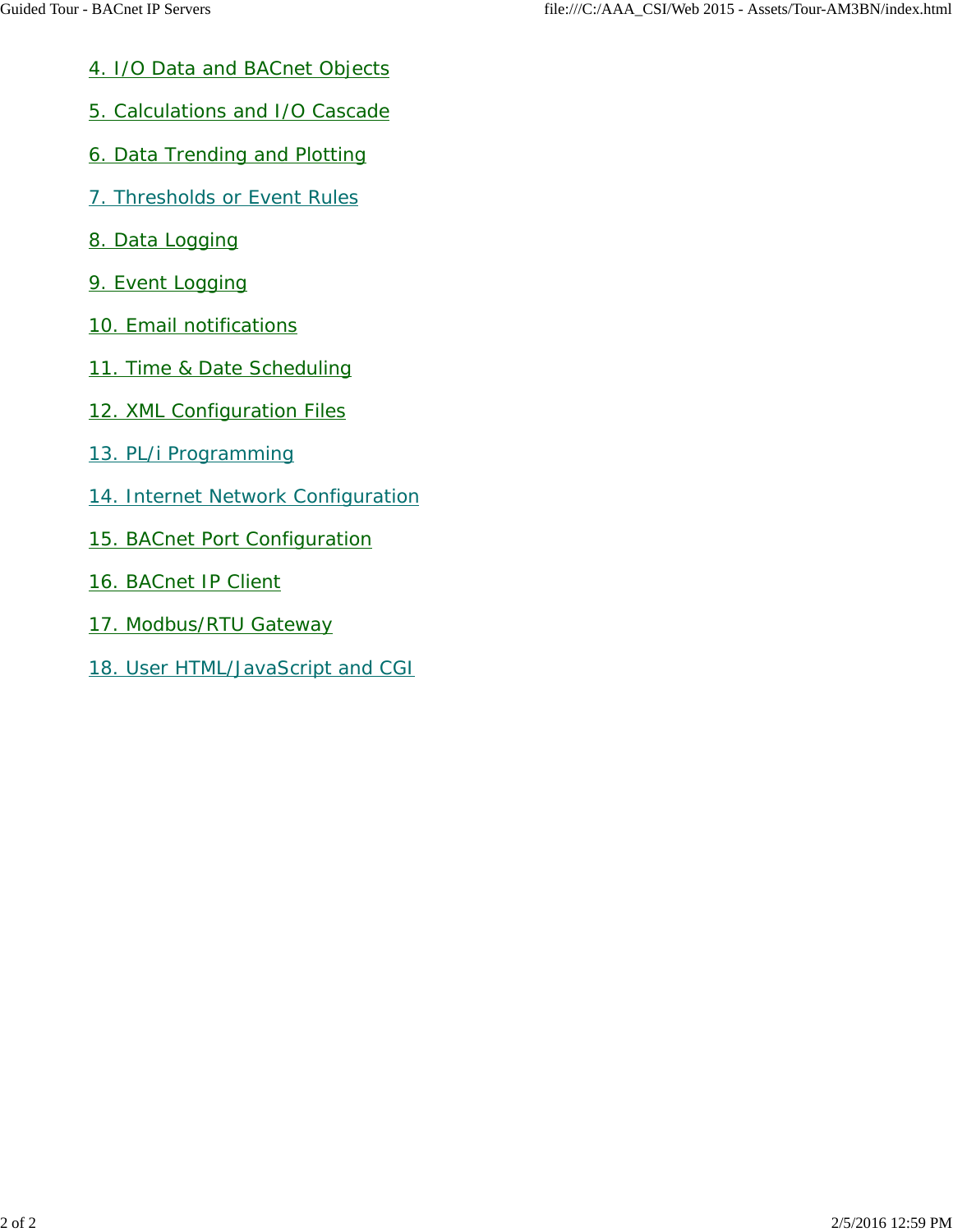# *i.CanDoIt® Guided Tour, part 1 Background*

# *(return to index)*



#### **i.CanDoIt® Background**

The goal of **i.CanDoIt®** is to provide a simple and cost effective facility management and remote monitoring solution suitable for use in small sites. The **i.CanDoIt®** has no site licenses or installation fees. The only software tool needed is a web browser. Multi-protocol support for BACnet, Modbus, and LonWorks are included. The **i.CanDoIt®** is programmable, even though it is rather powerful without programming.

Control Solutions pondered one particular question while doing conceptual design for **i.CanDoIt®**. Why, with the availability of advanced protocols like LonWorks, is Modbus still so popular? The answer is simple: Modbus is simple. While providing support for interface of LonWorks devices, we took a lesson from Modbus and decided that we should keep **i.CanDoIt®** simple.

Conceptually, **i.CanDoIt®** is a big spread sheet. It is register oriented just like Modbus, even though the registers are accessible in ways other than Modbus. When data is obtained from LonWorks or BACnet devices, or from local I/O, the data is placed into generic registers that are universally accessible to features of the system.

**i.CanDoIt®** includes data logging, time & date scheduling, and template or rule based alarm processing with email notification and/or I/O activation in response to events. Data logging simply records the contents of registers on a user specified schedule. Scheduling causes register values to be set according to a schedule. The resulting register manipulation may generate network communication with remote devices, control local I/O, or change setpoints for example.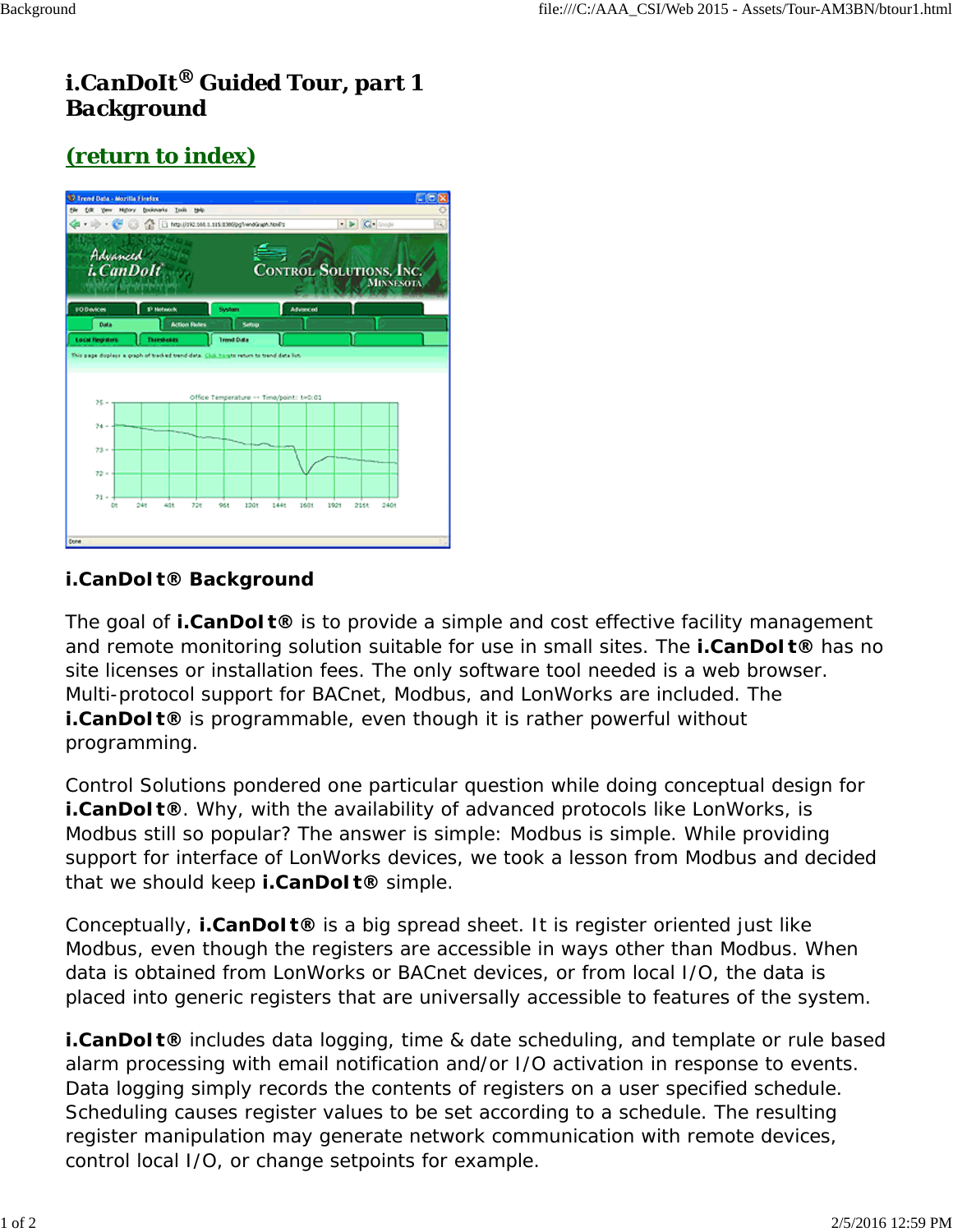**i.CanDoIt®** has two levels of programmability. It runs user programs at the server level on a 32-bit ARM processor, and (in some models) at the I/O level on a high performance 8-bit RISC processor directly connected to I/O. The programming language is **PL/***i,* patterned after PL/1 at the source level, and executing byte code like Java at the execution level. The goal of PI/i was to create a compact compiler with a reasonably safe execution environment, and a syntax with some of the power of C while being simpler than C.

The register oriented spread sheet model of **i.CanDoIt®** makes it possible for users to write PL/i programs that are independent of protocol. The same program can run on a LonWorks, BACnet or Modbus network with no changes when only register references are used in the program.

The **PL/***i* compiler tools are full self contained within i.CanDoIt and accessible via a browser. Programs can be compiled and sent over the BACnet, Modbus, or LonWorks network to other AddMe III devices that are not web enabled. PC based support tools for working with larger user programs, including external compiler, are free (download from this web site).

The **i.CanDoIt®** web server includes a large number of predefined web pages for configuration and monitoring. Support is also provided for user defined web pages using HTML and JavaScript. Any of the data registers are accessible to user defined web pages via internal CGI processing of user tags. This allows a fully customized look and feel for the system.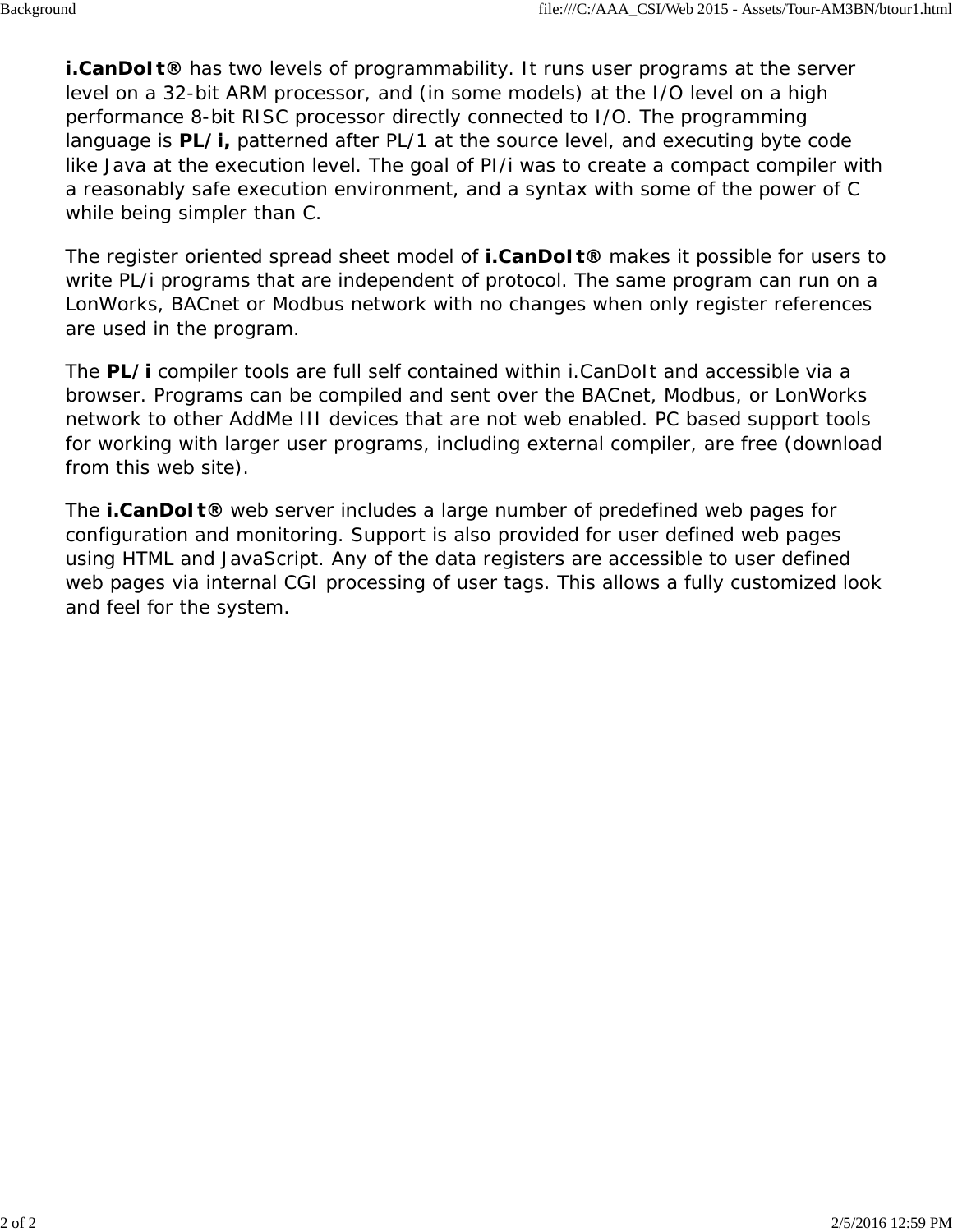# *i.CanDoIt® Guided Tour, part 2 Device Overview*

### *(return to index)*

The top of the line AddMe III with Advanced i.CanDoIt® includes 32 I/O points. AddMe Junior has 14 I/O points. The Model AM3-IP-BN is shown here, and features a BACnet IP client and server.



## *i.CanDoIt***® Features a Dual Processor Architecture**

An ARM7 (32-bit RISC) processor is dedicated to server and supervisory functions, including web server, data logging, scheduling, email notification, etc. A PIC18 processor (high performance 8-bit RISC) is dedicated to hardware interface and control.

#### **Hardware Details**

- **18 Analog/universal inputs**
	- 0-10VDC, Thermistor, dry contact
	- Software selectable input type
	- 0.1% reference, up to 16-bit resolution
	- Continuously self-calibrating sigma-delta converter

#### • **4 Analog outputs**

- 4-20mA (0-20mA)
- 8-bit resolution
- **8 Discrete outputs**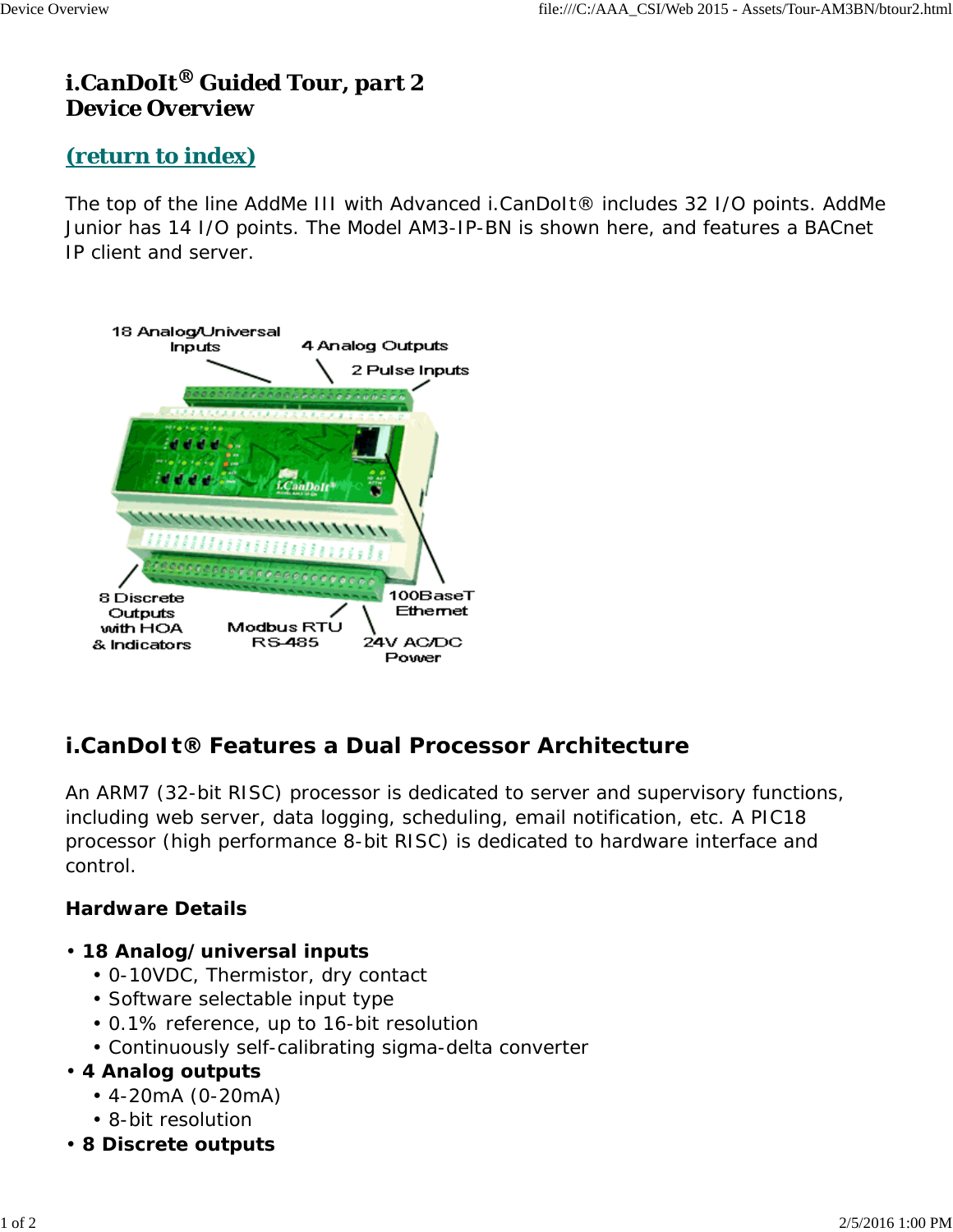- Form A relay, 5A @ 120VAC
- HOA switches & LED status indicators
- **2 Pulse/Discrete inputs**
	- TTL to 24VDC
	- Rate or totalizing count input
- **Modbus RTU Gateway Built In**
- 10/100BaseT Ethernet
- Data and event logger, email & trap notifications
- Real time scheduler including astronomical clock
- Web interface including user HTML wrapper
- User programmable using PL/i
- Powered by 18-30VDC or 24VAC 50/60 Hz
- Power Consumption: 0.3A @ 24VDC max.
- DIN rail mounting, 100mm H x 155mm W x 60mm D
- LED indicators for power, status, Tx/Rx, comm error
- Pluggable screw terminal blocks
- Operating temperature -40°C to +70°C
- Humidity 5% to 90%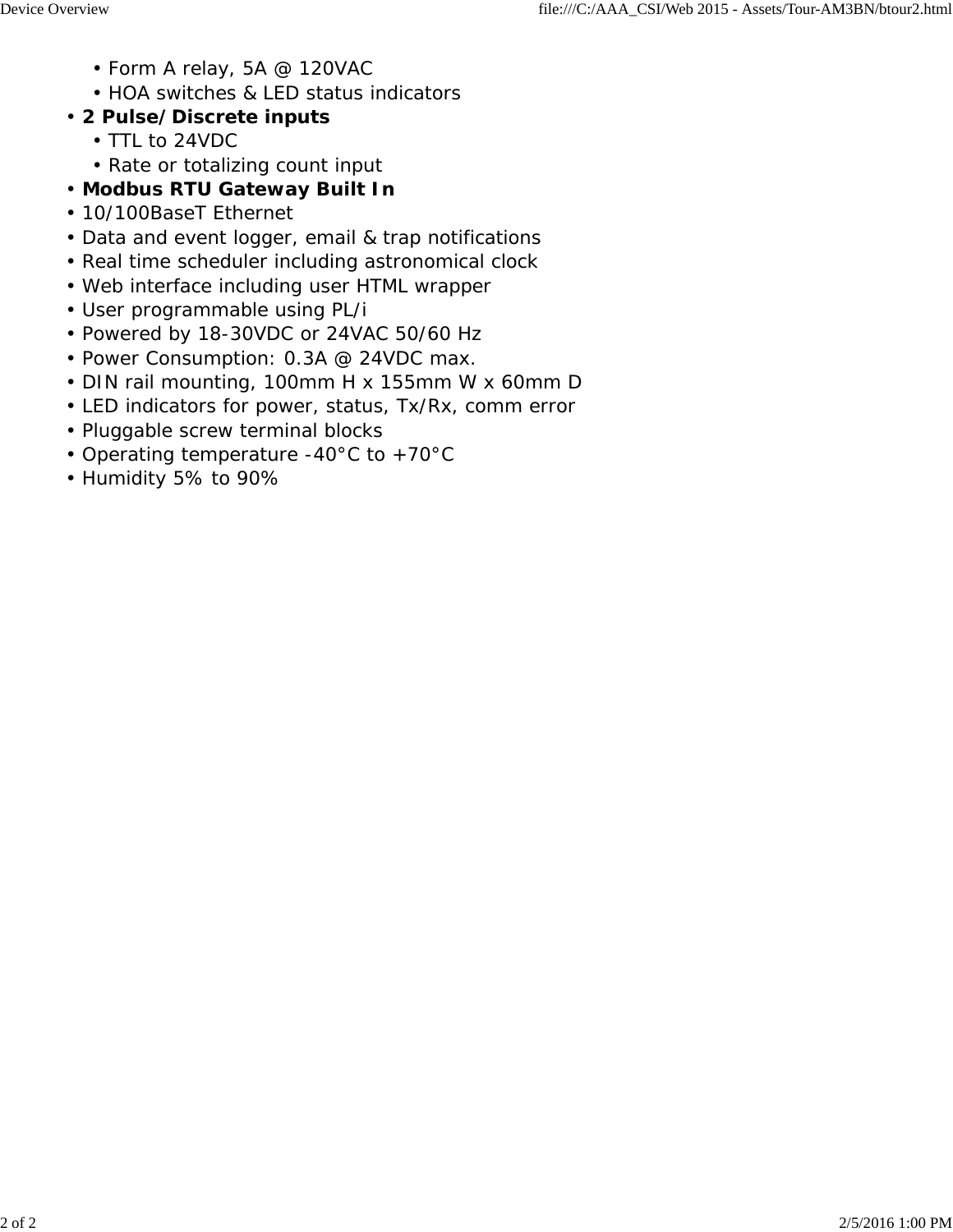# *i.CanDoIt® Guided Tour, part 3 I/O Configuration*

## *(return to index)*

There are no jumpers or physical settings required inside the device. Any configuration switching that needs to be done is handled by solid state switches. Configuration of all I/O is done through web pages found under the I/O Devices setup tabs illustrated above. Configuration of universal analog inputs is illustrated below.

| <b>Data Objects</b>                                     |                                | <b>IP Network</b>        |                           |              | <b>System</b>          | <b>Advanced</b> |                           |                              |
|---------------------------------------------------------|--------------------------------|--------------------------|---------------------------|--------------|------------------------|-----------------|---------------------------|------------------------------|
|                                                         | <b>Server Setup</b>            |                          | <b>Action Rules</b>       |              | I/O Setup              |                 | <b>VO Data</b>            | <b>Modbus RTU</b>            |
| <b>Analog Inputs</b>                                    |                                |                          | <b>Analog Outputs</b>     |              | <b>Discrete Inputs</b> |                 | <b>Discrete Outputs</b>   |                              |
| This page displays analog input hardware configuration. |                                |                          |                           |              |                        |                 |                           |                              |
|                                                         |                                |                          |                           |              |                        |                 |                           |                              |
|                                                         |                                |                          |                           |              |                        |                 |                           |                              |
| Show data                                               |                                |                          | Show calibration helper   |              | Showing 1 to 18 of 18  |                 |                           | Update<br><b>Initial COV</b> |
| Object                                                  | Type                           |                          | Scaling                   |              | Slope                  | Intercept       | Threshold<br>(%) / Filter | Object Name                  |
| AI <sub>1</sub>                                         | Analog                         | $\checkmark$             | 10k III (F)               | ×            | 1.000000               | 0.000000        | 0                         | Analog Input 1               |
| AI <sub>2</sub>                                         | Analog                         | $\checkmark$             | $0-10V$                   | ×            | 1.000000               | 0.000000        | 0                         | Analog Input 2               |
| AI <sub>3</sub>                                         | Analog                         | $\checkmark$             | $0-10V$                   | $\checkmark$ | 1.000000               | 0.000000        | 0                         | Analog Input 3               |
| AI <sub>4</sub>                                         | Analog                         | Y                        | $0-10V$                   | Y            | 1.000000               | 0.000000        | o                         | Analog Input 4               |
| AI <sub>5</sub>                                         | Analog                         | $\checkmark$             | $0-10V$                   | $\checkmark$ | 1,000000               | 0.000000        | o                         | Analog Input 5               |
| AI 6                                                    | Analog                         | ×                        | $0-10V$                   | ×            | 1.000000               | 0.000000        | 0                         | Analog Input 6               |
| AI 7                                                    | Analog                         | $\ddotmark$              | $0-10V$                   | v            | 1.000000               | 0.000000        | O                         | Analog Input 7               |
| AI <sub>8</sub>                                         | Analog                         | $\checkmark$             | $0-10V$                   | $\checkmark$ | 1.000000               | 0.000000        | 0                         | Analog Input 8               |
| AI 9                                                    | Analog                         |                          | $0-10V$                   |              | 1.000000               | 0.000000        | 0                         | Analog Input 9               |
| AI 10                                                   | Fast analog<br><b>Discrete</b> |                          | 10k III (F)<br>10kll(F)   |              | 1.000000               | 0.000000        | 0                         | Analog Input 10              |
| AI 11                                                   | Dry contact                    |                          | 3k II (F)                 |              | 1.000000               | 0.000000        | O                         | Analog Input 11              |
| AI 12                                                   | Analog                         | ×                        | 20k IV (F)                |              | 1.000000               | 0.000000        | 0                         | Analog Input 12              |
| AI 13                                                   | Analog                         | ×                        | 10k III (C)<br>10k II (C) |              | 1.000000               | 0.000000        | O                         | Analog Input 13              |
| AI 14                                                   | Analog                         | $\ddot{\phantom{1}}$     | 3k II (C)                 |              | 1,000000               | 0.000000        | O                         | Analog Input 14              |
| AI 15                                                   | Analog                         | v                        | 20k IV (C)<br>Normal      |              | 1.000000               | 0.000000        | O                         | Analog Input 15              |
| AI 16                                                   | Analog                         | $\checkmark$             | Inverted                  |              | 1.000000               | 0.000000        | 0                         | Analog Input 16              |
| AI 17                                                   | Analog                         | $\checkmark$             | $0-10V$                   | $\checkmark$ | 1.000000               | 0.000000        | O                         | Analog Input 17              |
| AI 18                                                   | Analog                         | $\overline{\phantom{0}}$ | $0-10V$                   | $\checkmark$ | 1.000000               | 0.000000        | 0                         | Analog Input 18              |

Configure an **Analog Input** for temperature by selecting the appropriate thermistor type. Configure 0-10V input by selecting 0-10V, and entering a slope and intercept that corresponds to your sensor. If using a 4-20mA sensor, you will need a dropping resistor connected in parallel across the sensor input. If you wish to use an input as a simple on/off input, select discrete or dry contact.

A calibration helper page is built in. Simply enter data from readings you have taken, or data from the sensor spec sheet, then enter the desired display range. The helper will calculate slope and intercept for you. It will even take resistor values into account when a dropping resistor is used. Simply click on the calibration helper link at the top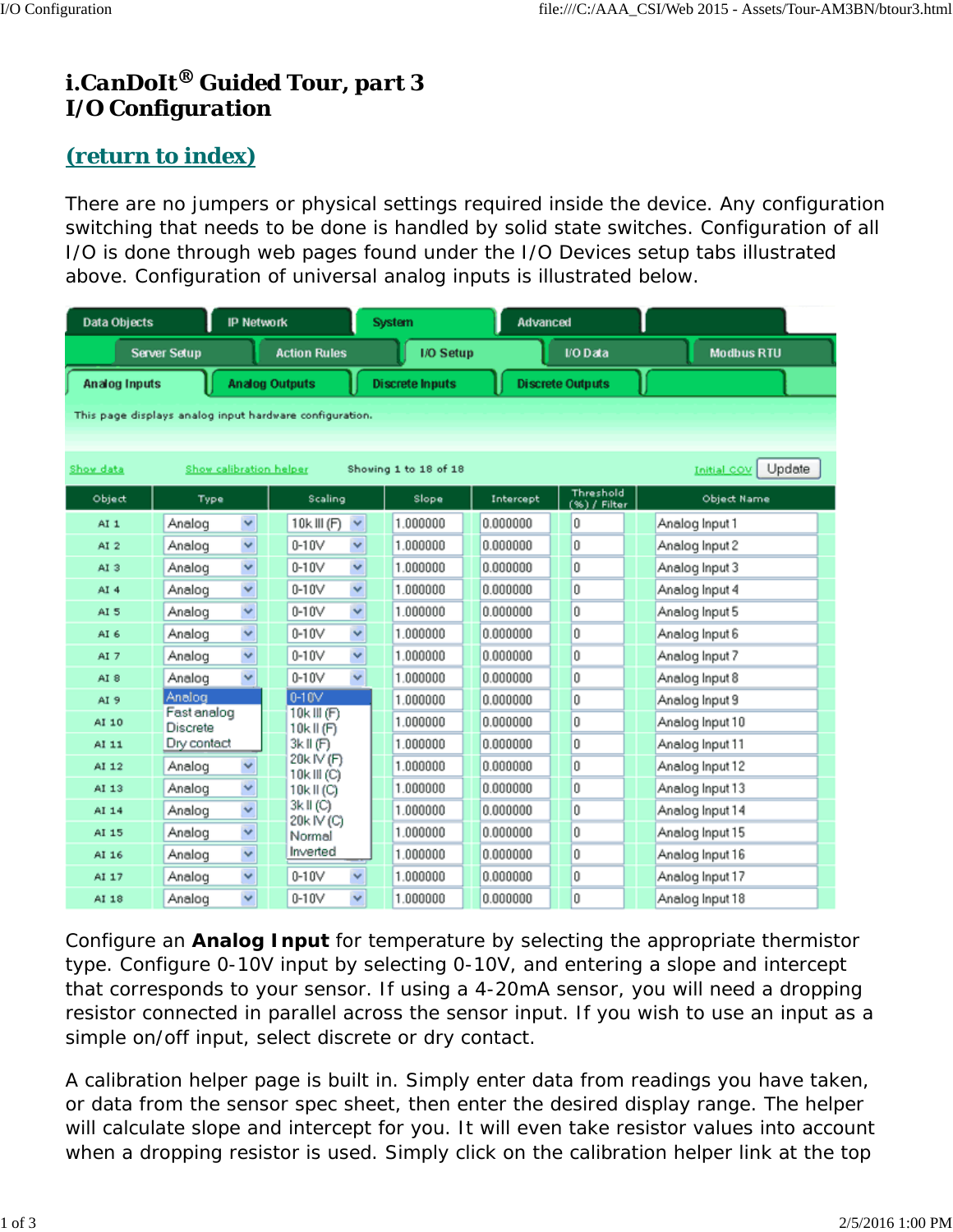of the Analog Inputs configuration page.

The difference between discrete and dry contact is this: With a discrete input, it is expecting you to provide external voltage excitation (up to 24VDC). With a dry contact input, it provides its own excitation, and you simply provide a contact closure to ground.

The first 16 inputs of AddMe III are fully configurable as shown above. Inputs 17 and 18 are restricted to 0-10V only (or 4-20mA with dropping resistor).

**Analog Outputs** only require a slope and intercept setting. This allows the output to be scaled to engineering units.

**Discrete Inputs** may be set to function as (1) state input, (2) frequency input, or (3) total count input. When configured for frequency, the slope and intercept will be used to scale an input to engineering units. A common requirement for this is converting tachometer input to RPM. Total count mode creates a totalizing input, and the counts are maintained through power loss.

**Discrete Outputs** have an optional timer associated with them. The timer can do one of two things: (1) generate a pulsed output, or (2) impose a minimum on time qualification to prevent rapid cycling.

| <b>Data Objects</b> |                         | <b>IP Network</b> |                                                         | <b>System</b>          | Advanced  |                           |                              |
|---------------------|-------------------------|-------------------|---------------------------------------------------------|------------------------|-----------|---------------------------|------------------------------|
|                     | <b>Server Setup</b>     |                   | <b>Action Rules</b>                                     | <b>I/O Setup</b>       |           | I/O Data                  | <b>Modbus RTU</b>            |
| Analog Inputs       |                         |                   | <b>Analog Outputs</b>                                   | <b>Discrete Inputs</b> |           | <b>Discrete Outputs</b>   |                              |
|                     |                         |                   | This page displays analog input hardware configuration. |                        |           |                           |                              |
|                     |                         |                   |                                                         |                        |           |                           |                              |
| Show data           | Show calibration helper |                   |                                                         | Showing 1 to 18 of 18  |           |                           | Update<br><b>Initial COV</b> |
| Object              | Type                    |                   | Scaling                                                 | Slope                  | Intercept | Threshold<br>(%) / Filter | Object Name                  |
| <b>BI1</b>          | Dry contact $\vee$      |                   | $\checkmark$<br>Inverted                                | 1.000000               | 0.000000  | 50                        | Binary Input 1               |
| <b>BI2</b>          | Dry contact $\vee$      |                   | $\checkmark$<br>Inverted                                | 1.000000               | 0.000000  | 50                        | Binary Input 2               |
| <b>BI3</b>          | Dry contact $\vee$      |                   | $\checkmark$<br>Inverted                                | 1.000000               | 0.000000  | 50                        | Binary Input 3               |
| <b>BI4</b>          | Dry contact $\vee$      |                   | $\checkmark$<br>Inverted                                | 1.000000               | 0.000000  | 50                        | Binary Input 4               |
| AI <sub>5</sub>     | Analog                  | $\checkmark$      | $\checkmark$<br>$0 - 10V$                               | 1.000000               | 0.000000  | 0                         | Analog Input 5               |
| AI <sub>6</sub>     | Analog                  | $\checkmark$      | $\checkmark$<br>$0-10V$                                 | 1.000000               | 0.000000  | 0                         | Analog Input 6               |

Analog inputs by default are assigned to Analog Input BACnet objects. However, if reconfigured as dry contact or discrete inputs, they are automatically reassigned to Binary Input objects.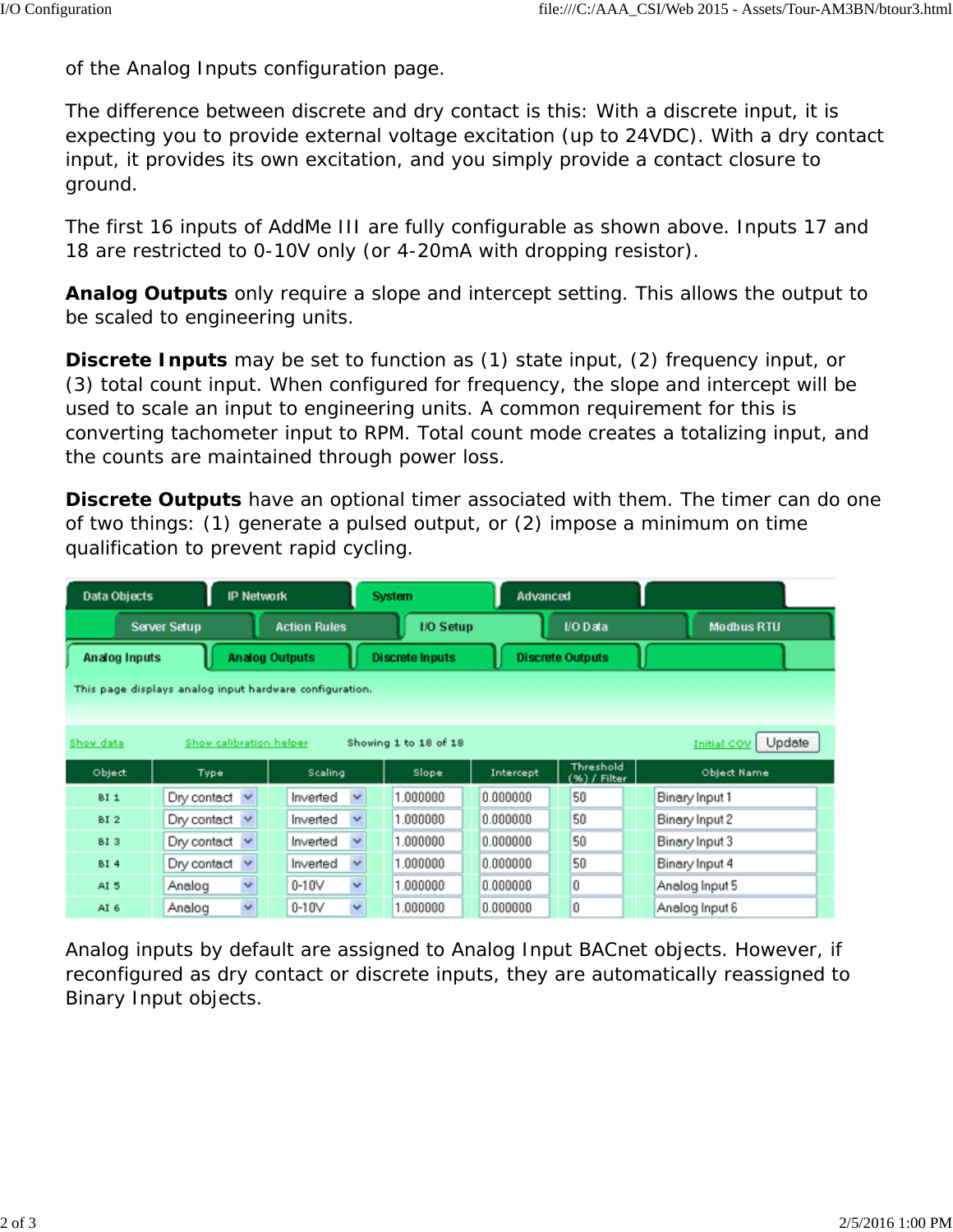| Data Objects         |                                                          | <b>IP Network</b>     |                          | <b>System</b> |                        |                          | Advanced |                         |              |                   |
|----------------------|----------------------------------------------------------|-----------------------|--------------------------|---------------|------------------------|--------------------------|----------|-------------------------|--------------|-------------------|
|                      | <b>Server Setup</b>                                      |                       | <b>Action Rules</b>      |               | I/O Setup              |                          |          | I/O Data                |              | <b>Modbus RTU</b> |
| <b>Analog Inputs</b> |                                                          | <b>Analog Outputs</b> |                          |               | <b>Discrete Inputs</b> |                          |          | <b>Discrete Outputs</b> |              |                   |
|                      | This page displays analog output hardware configuration. |                       |                          |               |                        |                          |          |                         |              |                   |
|                      |                                                          |                       |                          |               |                        |                          |          |                         |              |                   |
| Show data            |                                                          |                       |                          |               | Showing 1 to 4 of 4    |                          |          |                         |              | Update<br>Setup   |
| Object               | Object Name                                              |                       | Initial COV<br>Increment |               | Initial COV<br>Period  | Init. Reling.<br>Default |          |                         | <b>Units</b> |                   |
| AO <sub>1</sub>      | Analog Output 1                                          |                       | 0.0                      | 0             |                        | 5.000000                 |          | no_units                |              | v                 |
| AO <sub>2</sub>      | Analog Output 2                                          |                       | 0.0                      | 0             |                        | 0.0                      |          | no_units                |              | $\checkmark$      |
| AO <sub>3</sub>      | Analog Output 3                                          |                       | 0.0                      | 0             |                        | 0.0                      |          | no_units                |              | $\ddotmark$       |
| AO <sub>4</sub>      | Analog Output 4                                          |                       | 0.0                      | 0             |                        | 0.0                      |          | no units                |              | $\checkmark$      |

Configuration of I/O points includes additional optional BACnet IP object settings. All analog objects may have an initial COV increment. This is the COV increment that will apply by default if none is specified in the subscription by the requesting client. The initial COV increment (in seconds) is also used by default if not specified by the requesting client. The initial relinquish default value, applicable only to commandable output objects, allows setting a non-zero value for initial default for that object. Units are a setting returned to any client requesting units information for the object. The units setting does not result in any implicit data scaling (scaling may be set in I/O configuration above).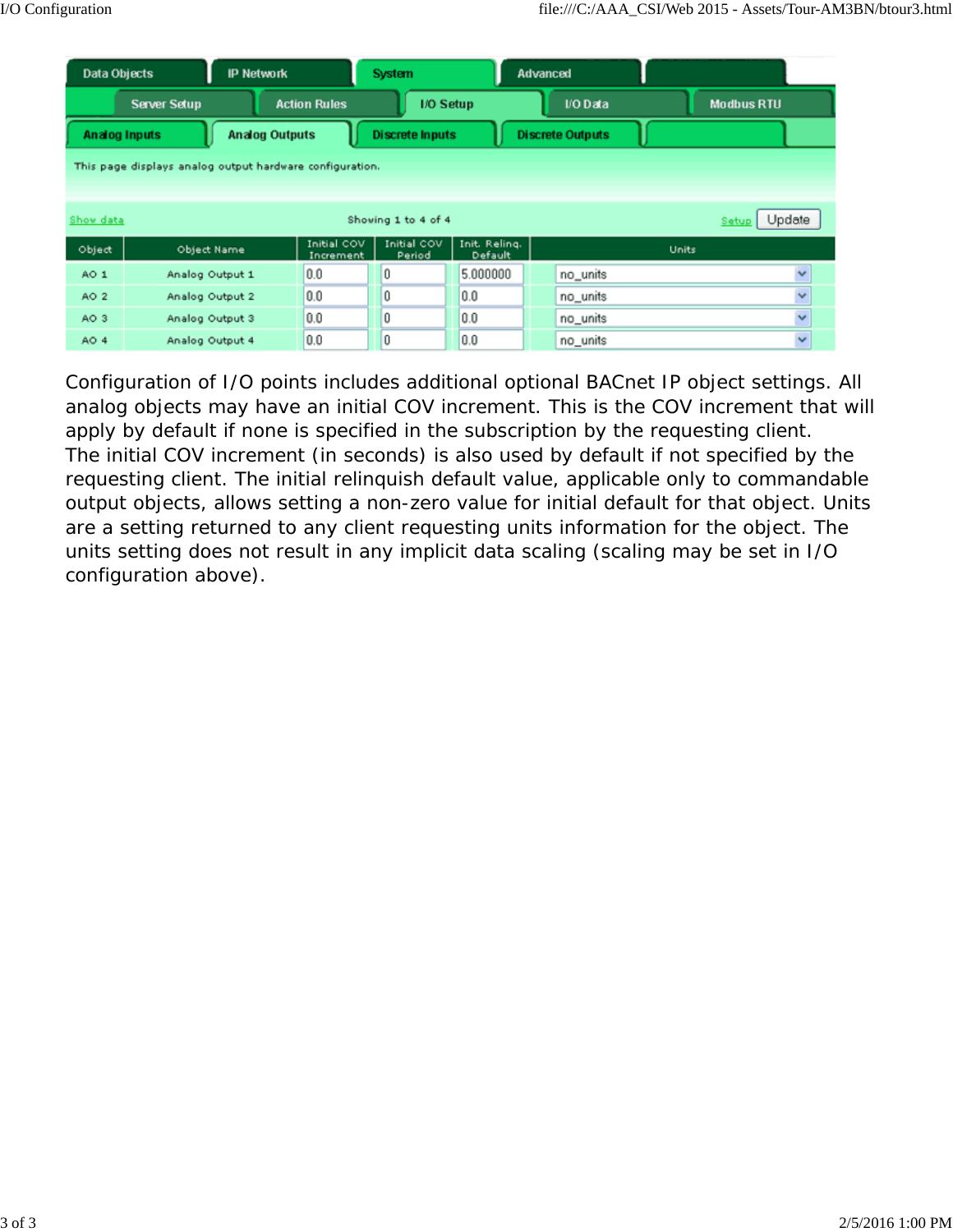# *i.CanDoIt® Guided Tour, part 4 I/O Data and BACnet Objects*

# *(return to index)*

Data may generally be viewed relative to its source in addition to a global system wide view. Data from I/O points may be viewed under the I/O Data tab.

| Data Objects         | <b>IP Network</b>                                     | <b>System</b>                           | Advanced                |                   |
|----------------------|-------------------------------------------------------|-----------------------------------------|-------------------------|-------------------|
| <b>Server Setup</b>  |                                                       | <b>Action Rules</b><br><b>I/O Setup</b> | I/O Data                | <b>Modbus RTU</b> |
| <b>Analog Inputs</b> | <b>Analog Outputs</b>                                 | <b>Discrete Inputs</b>                  | <b>Discrete Outputs</b> |                   |
|                      | This page displays the input levels on analog inputs. |                                         |                         |                   |
|                      |                                                       |                                         |                         |                   |
| Show setup           |                                                       | Showing 1 to 18 of 18                   |                         | Update            |
| Object               | <b>Present Value</b>                                  | Object Name                             |                         |                   |
| AI <sub>1</sub>      | 77.09000                                              | Analog Input 1                          |                         |                   |
| AI <sub>2</sub>      | 0.021489                                              | <b>Analog Input 2</b>                   |                         |                   |
| AI3                  | 0.017342                                              | Analog Input 3                          |                         |                   |
| $AI$ 4               | 0.017719                                              | Analog Input 4                          |                         |                   |
| AI <sub>5</sub>      | 0.018473                                              | Analog Input 5                          |                         |                   |

The global view of BACnet Object data is found under the Data Objects tab. This shows data from I/O points, and includes data retrieved from remote devices via the BACnet IP client or other gateway features. It also includes data generated by user programs, or written into the register by a remote client (e.g. BACnet IP client).

The object pages provide the ability to locally set an object out of service (this can also be done via the BACnet IP network). Data values may be forced, although any forced value is potentially overwritten by the next client or I/O update. Reliability and status are indicated for each object, and these are also accessible as standard BACnet object properties via the network.

| <b>Data Objects</b>  |                 | <b>IP Network</b>     |                   | System |                                                                                              | <b>Advanced</b>       |                     |           |                 |                  |
|----------------------|-----------------|-----------------------|-------------------|--------|----------------------------------------------------------------------------------------------|-----------------------|---------------------|-----------|-----------------|------------------|
|                      | Analog          | <b>Binary</b>         |                   |        | Multi-State                                                                                  |                       | <b>Action Rules</b> |           |                 |                  |
| <b>Input Objects</b> |                 | <b>Output Objects</b> |                   |        | <b>Value Objects</b>                                                                         |                       |                     |           |                 |                  |
|                      |                 |                       |                   |        | This page displays data as presently found in the local registers maintained by this device. |                       |                     |           |                 |                  |
|                      |                 |                       |                   |        |                                                                                              |                       |                     |           |                 |                  |
|                      |                 |                       |                   |        | Showing objects from 1                                                                       |                       |                     | Update    |                 | < Prev<br>Next > |
| Object #             | Object Name     |                       | Out of<br>Service | Force  | Present Value                                                                                | <b>Priority Array</b> |                     | Reliab    | Status<br>Flags | Device Link      |
| AO <sub>1</sub>      | Analog Output 1 |                       | ш                 | ш      | 5.000000                                                                                     | rq> 5.000000 ~        |                     | $\circ$   | 0, 0, 0, 0      | ---              |
| AO <sub>2</sub>      | Analog Output 2 |                       | □                 | □      | 0.0                                                                                          | rq> 0.0               | ×                   | $\circ$   | 0, 0, 0, 0      | ---              |
| AO <sub>3</sub>      | Analog Output 3 |                       | ◻                 | □      | 0.0                                                                                          | rq> 0.0               | ×                   | $\bullet$ | 0, 0, 0, 0      | ---              |
| AO <sub>4</sub>      | Analog Output 4 |                       | □                 | □      | 0.0                                                                                          | rq> 0.0               | $\checkmark$        | $\bullet$ | 0, 0, 0, 0      |                  |
| AO <sub>5</sub>      | Analog Output 5 |                       | □                 | □      | 0.0                                                                                          | rq> 0.0               | $\checkmark$        | $\circ$   | 0, 0, 0, 0      | ---              |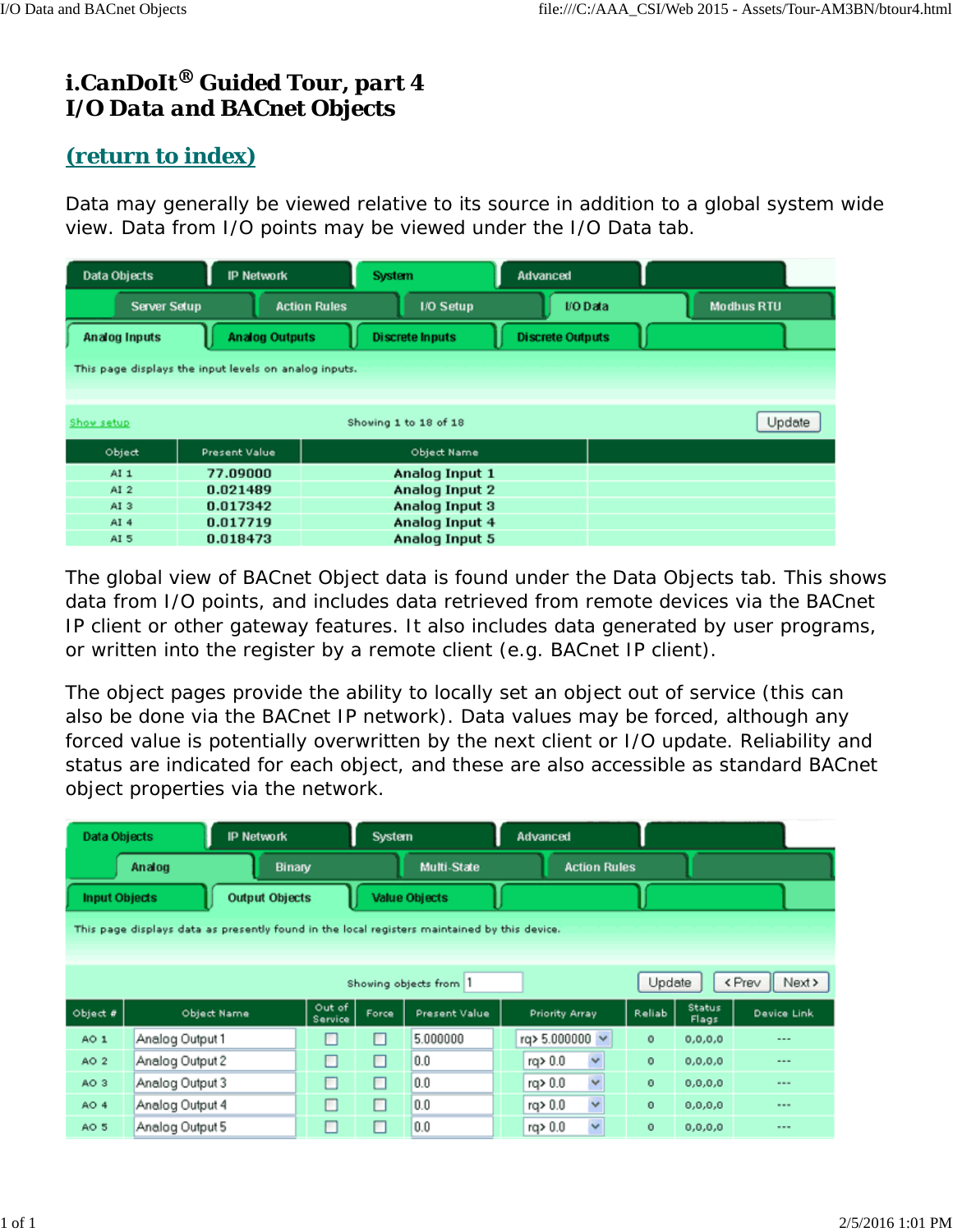# *i.CanDoIt® Guided Tour, part 5 Calculations, I/O Cascade*

# *(return to index)*

There is a tab called "Action Rules" under System. Some of these actions provide very simply programming without any programming. For example, you can do simple logic using the Calculate rules.

Suppose you want to turn on an output when any of several switches are tripped. The following Calculate rule will logically OR Binary Inputs 1 through 4 and place the result in Binary Output 1. We would need to configure analog inputs 1 through 4 to be discrete or dry contact, with the invert bit set appropriately so that we get a "1" when the switches are closed. Writing "1" to BO 1 (on AddMe III) will turn on relay #1.

|           | <b>Data Objects</b>                                             | <b>IP Network</b>   | <b>System</b>        |                      | <b>Advanced</b>                  |        |                              |  |  |
|-----------|-----------------------------------------------------------------|---------------------|----------------------|----------------------|----------------------------------|--------|------------------------------|--|--|
|           | <b>Server Setup</b>                                             | <b>Action Rules</b> |                      | <b>I/O Setup</b>     | <b>VO</b> Data                   |        | <b>Modbus RTU</b>            |  |  |
|           | <b>Thresholds</b>                                               | <b>Trending</b>     |                      | Cascade<br>Calculate |                                  |        | <b>Constants</b>             |  |  |
|           | This page allows setting up simple calculations on object data. |                     |                      |                      |                                  |        |                              |  |  |
|           |                                                                 |                     |                      |                      |                                  |        |                              |  |  |
|           |                                                                 |                     | Showing <sup>1</sup> | to 1 of 1            |                                  | Update | <prev<br>Next &gt;</prev<br> |  |  |
| Rule<br>₽ | Perform<br>Operation                                            | Using<br>Object     | And/Through          | This<br>Object       | <b>Place Result</b><br>in Object |        |                              |  |  |
| 1         | $\checkmark$<br>logic OR                                        | BI <sub>1</sub>     | thru $\vee$          | BI4                  | BO <sub>1</sub>                  |        |                              |  |  |
|           |                                                                 |                     |                      |                      |                                  | Insert | Delete                       |  |  |

Another simply but useful action rule is the Cascade rule. Suppose you want other outputs to turn on as a result of one particular output coming on. The following example will copy BO 1 to outputs BO 2 through BO 4 any time BO 1 changes. In this example, it means when relay #1 turns on, relays 2, 3 and 4 will also come on automatically.

|                                                                                                                            | <b>Data Objects</b> |                 | <b>IP Network</b>     |  | <b>System</b>                              | Advanced  |                  |                                 |  |
|----------------------------------------------------------------------------------------------------------------------------|---------------------|-----------------|-----------------------|--|--------------------------------------------|-----------|------------------|---------------------------------|--|
|                                                                                                                            | <b>Server Setup</b> |                 | <b>Action Rules</b>   |  | <b>I/O Setup</b>                           | I/O Data  |                  | <b>Modbus RTU</b>               |  |
|                                                                                                                            | <b>Thresholds</b>   | <b>Trending</b> |                       |  | Cascade                                    | Calculate | <b>Constants</b> |                                 |  |
| This page allows configuring the cascading of objects. Data from the source object is copied to the destination object(s). |                     |                 |                       |  |                                            |           |                  |                                 |  |
|                                                                                                                            |                     |                 |                       |  |                                            |           |                  |                                 |  |
|                                                                                                                            |                     |                 |                       |  | Showing 1<br>to 1 of 1                     |           | Update           | Next ><br><prev< th=""></prev<> |  |
| Rule<br>×                                                                                                                  | Source<br>Object    |                 | Destination<br>Object |  | <b>Last Destination</b><br>Object in Range |           |                  |                                 |  |
| 1                                                                                                                          | <b>BO1</b>          |                 | BO <sub>2</sub>       |  | <b>BO4</b>                                 |           |                  |                                 |  |

There is also a rule named Constant. This rule simply writes a fixed value to a specified object one time at system startup (or re-initialization). This can be used for establishing initial setpoints, etc.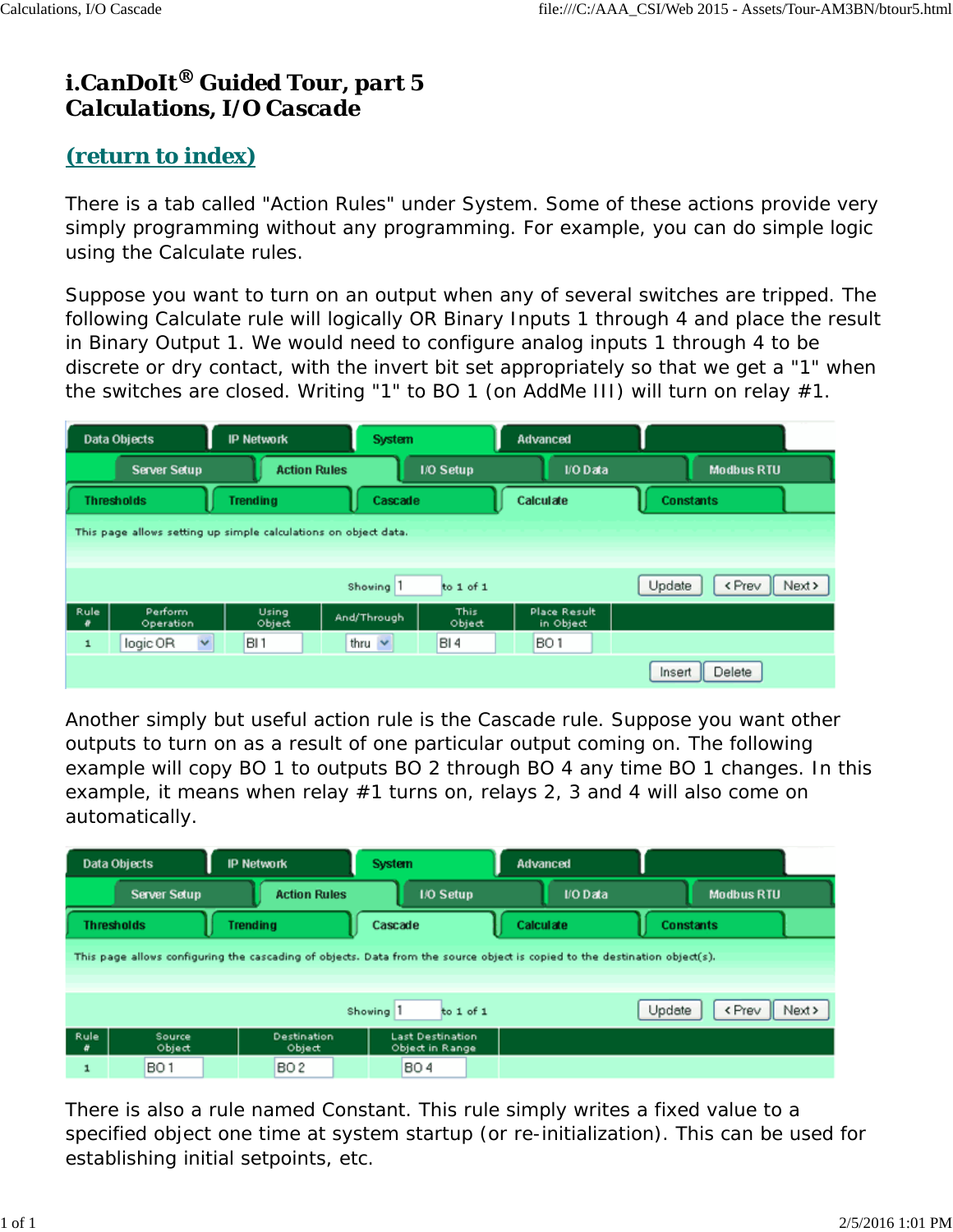# *i.CanDoIt® Guided Tour, part 6 Data Trending & Plotting*

### *(return to index)*

Data trending provides two main functions: (1) Track minimum, maximum, and average, and (2) graph the trend over some recent period.

The min-max-average trending is meaningful when trending is being logged either to a data file or via HTTP Get to a remote server. At the end of each tracking period, the data is logged, and then trend values are reset. If no logging is being done, the min-max-average values will have little meaning since they are essentially "average forever" values. However, the graph is still useful without logging because it is always a sliding window of actual data samples.

Trending is set up under the System->Action Rules->Trending tab. You simply select which data point you with to track and identify it by register number. Then allocate destination registers for the trend results. You can use the auto-allocate button for this.

| <b>Data Objects</b> | <b>IP Network</b>                                                         | <b>System</b>    |                  | Advanced        |                    |                   |         |        |
|---------------------|---------------------------------------------------------------------------|------------------|------------------|-----------------|--------------------|-------------------|---------|--------|
|                     | <b>Action Rules</b><br><b>Server Setup</b>                                |                  | <b>I/O Setup</b> |                 | <b>VO Data</b>     | <b>Modbus RTU</b> |         |        |
| <b>Thresholds</b>   | <b>Trending</b>                                                           | Cascade          |                  | Calculate       |                    | <b>Constants</b>  |         |        |
|                     | This page allows setup of min/max/average tracking of selected registers. |                  |                  |                 |                    |                   |         |        |
|                     |                                                                           |                  |                  |                 |                    |                   |         |        |
|                     |                                                                           | Showing 1        | to $2$ of $2$    |                 | Update             | < Prev            |         | Next > |
| Tracked<br>Object   | <b>Object Name</b>                                                        | Average<br>Dest. | Min.<br>Dest.    | Max.<br>Dest.   | Reset              | Period<br>HH: MM  | Slices. | Flash  |
| AI <sub>1</sub>     | Analog Input 1                                                            | AV <sub>1</sub>  | AV 2             | AV <sub>3</sub> | When logged $\vee$ | 0:10              | 10      | □      |
|                     | $---$                                                                     | –                |                  |                 | When logged v      | 0:00              | 0       | ◻      |

Trend data may be viewed under the Data Objects->Action Rules->Trend Data tab. The values that will be logged next if logging is enabled will appear here. You have the option of resetting the values. The illustration below shows that the trend has just been reset, in which case minimum, maximum, and average are the same value.

| <b>Data Objects</b> |        | <b>IP Network</b>                                                                | System           | Advanced      |                     |        |                                         |        |
|---------------------|--------|----------------------------------------------------------------------------------|------------------|---------------|---------------------|--------|-----------------------------------------|--------|
|                     | Analog | Binary                                                                           | Multi-State      |               | <b>Action Rules</b> |        |                                         |        |
| <b>Thresholds</b>   |        | <b>Trend Data</b>                                                                |                  |               |                     |        |                                         |        |
|                     |        | This page displays trend data that has been tracked for the registers indicated. |                  |               |                     |        |                                         |        |
|                     |        |                                                                                  |                  |               |                     |        |                                         |        |
|                     |        |                                                                                  | Showing 1        | to $2$ of $2$ |                     | Update | <prev< th=""><th>Next &gt;</th></prev<> | Next > |
| Tracked<br>Object   |        | Object Name                                                                      | Average<br>Value | Min.<br>Value | Max.<br>Value       | Reset  | Graph<br><b>Status</b>                  |        |
| AI <sub>1</sub>     |        | Analog Input 1                                                                   | 77.09000         | 77.09000      | 77.09000            |        | $\mathbf 0$                             | Graph  |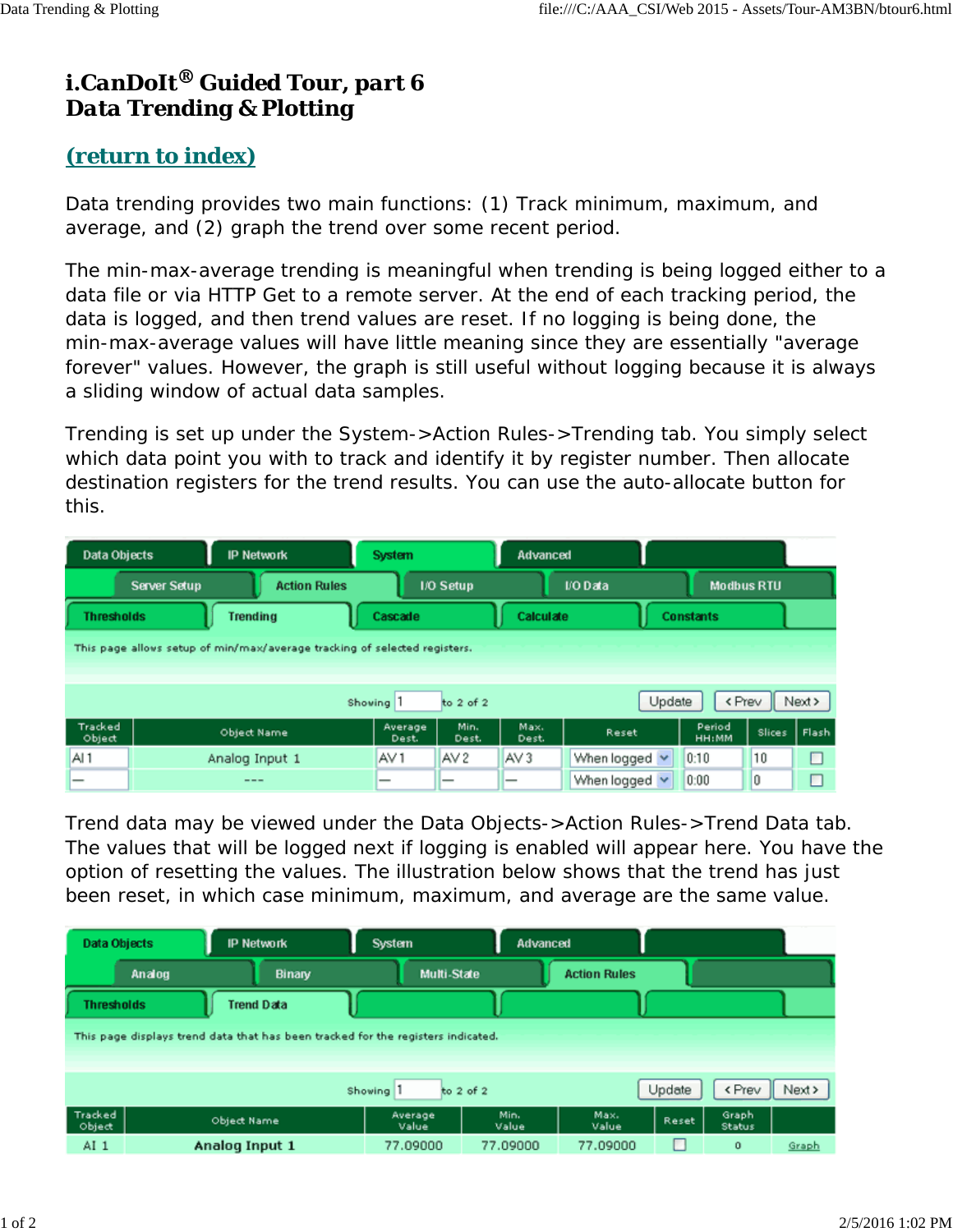The most useful link on the Trend Data page is the Graph link on the far right. Click on this link, and the respective register's sliding window of data samples will be displayed graphically. This virtual log file is maintained independent of any other log files you are maintaining via the Data Logging features. If you wish to send this data as a csv file attached to an email, you need to set up a true log file under the Data Logging tab.

| <sup>5</sup> Trend Data - Morilla Firefox |                                  |             |                                          |                                         | <b>CTC</b>       |
|-------------------------------------------|----------------------------------|-------------|------------------------------------------|-----------------------------------------|------------------|
|                                           | DR Yew Highly Dollard's Dok 1944 |             |                                          |                                         |                  |
|                                           |                                  |             |                                          | $\bullet$ $\bullet$ $\bullet$ $\bullet$ | a,               |
| Advanced<br><b>i.</b> CanDoIt             |                                  |             |                                          | <b>CONTROL SOLUTIONS, INC.</b>          | <b>MINNEMOTA</b> |
| <b>Data Objects</b>                       | <b>IP Network</b>                | System      | Advanced                                 |                                         |                  |
| <b>Analog</b>                             | Bismy                            |             | <b>Multi-State</b>                       | <b>Action Flutes</b>                    |                  |
| Thresholds                                | Trend Data                       |             |                                          |                                         |                  |
| 75 -                                      |                                  |             | Office Temperature -- Time/point: t=0:01 |                                         |                  |
|                                           |                                  |             |                                          |                                         |                  |
| $74 -$<br>$73 -$                          |                                  |             |                                          |                                         |                  |
| $72 -$                                    |                                  |             |                                          |                                         |                  |
| $71 -$                                    |                                  |             |                                          |                                         |                  |
| œ                                         | 248<br>401<br>726                | 961<br>120t | 1446<br>1601                             | 1921<br>2166                            | 240t             |
| Done                                      |                                  |             |                                          |                                         |                  |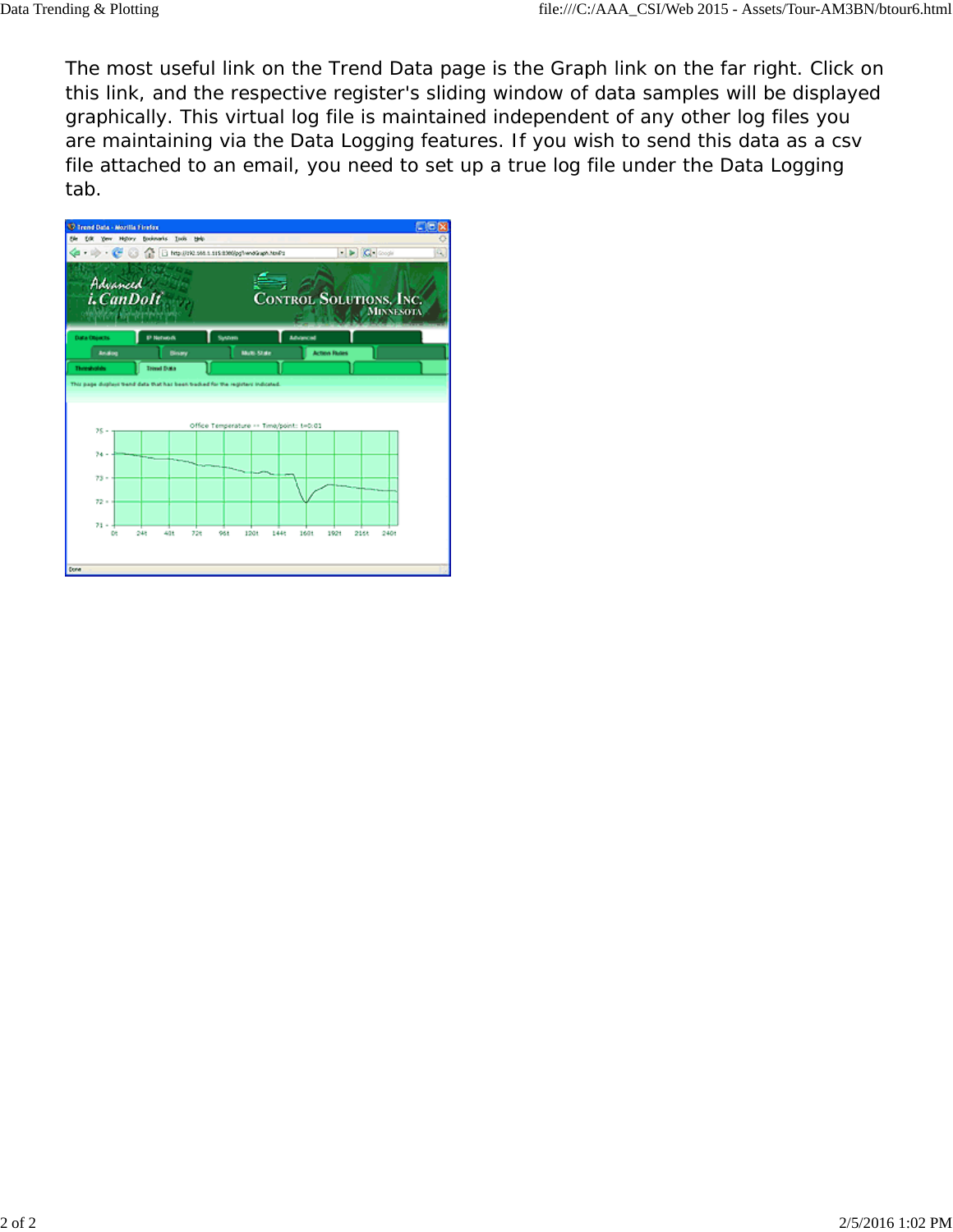## *i.CanDoIt® Guided Tour, part 7 Thresholds or Event Rules*

#### *(return to index)*

#### **What are Threshold Rules? What are Events? Where are the Alarms?**

These questions all point to essentially the same answer. You build an alarm by defining a threshold rule. When the threshold rule is triggered or activated, we call this an event. There are several things you can do with an event, and you may treat any of them as an alarm. An event may result in turning specific I/O on or off. An event may result in a notification message being sent (e.g., via email to your cell phone). An event may send a message to a central server which then decides what to do. An event may simply be logged in an event file to simply record the fact that it happened sometime.

#### **How do I set up an Alarm?**

I/O point data is placed in "registers" by easily configured I/O. Threshold "rules" determine what constitutes an event. The image below is a screen shot of a threshold rule that will result in an event when the sensor on Analog Input #1 exceeds a level of 90. Data values are scaled to any units you decide. You find the threshold rules in the System->Action Rules->Thresholds page.

| Data Objects                               | IP Network                                                                                          | <b>System</b>                                      | Advanced                                |                                                                                                                                       |
|--------------------------------------------|-----------------------------------------------------------------------------------------------------|----------------------------------------------------|-----------------------------------------|---------------------------------------------------------------------------------------------------------------------------------------|
| <b>Server Setup</b>                        | <b>Action Rules</b>                                                                                 | <b>I/O Setup</b>                                   | I/O Data                                | <b>Modbus RTU</b>                                                                                                                     |
| <b>Thresholds</b>                          | <b>Trending</b>                                                                                     | Cascade                                            | Calculate                               | <b>Constants</b>                                                                                                                      |
| conditional input.                         |                                                                                                     |                                                    |                                         | This page displays thresholds, or rules, for defining events and assigning responses to events. Thresholds can create output based on |
| Rule $\#$ 1                                | Rule presently tests FALSE                                                                          |                                                    |                                         | <prev<br>Next &gt;<br/>Update</prev<br>                                                                                               |
|                                            |                                                                                                     |                                                    |                                         |                                                                                                                                       |
| Read local source object Al 1              |                                                                                                     | for this event named High Temperature              |                                         |                                                                                                                                       |
| Event is TRUE if the value is Greater than |                                                                                                     | $\vee$ $\odot$ this value: 90.000000               | $\bigcirc$ this local object: $\big $ - |                                                                                                                                       |
|                                            | Qualified by this hysteresis value: 0.000000 this minimum On Time: 0.00.00                          |                                                    | this minimum Off Time: 0:00:00          |                                                                                                                                       |
| Set local destination object -             |                                                                                                     | as follows below while logging on-time to object - |                                         |                                                                                                                                       |
|                                            | (true) To a value which is $\bigcirc$ same as the source $\bigcirc$ this value: 0.000000            |                                                    | $O$ from local object $-$               |                                                                                                                                       |
|                                            | (false) Otherwise to a value which is $\bigcirc$ same as the source $\bigcirc$ this value: 0.000000 |                                                    | $O$ from local object $-$               |                                                                                                                                       |

#### **How do I prevent spurious events when the test value is hovering around the threshold?**

Hysteresis will prevent spurious events near the threshold. In the following example, the event will occur when Analog Input #1 reaches a level of 90. If AI 1 drops below 90 by a margin *less than 2*, then returns to above 90, the event will not repeat. The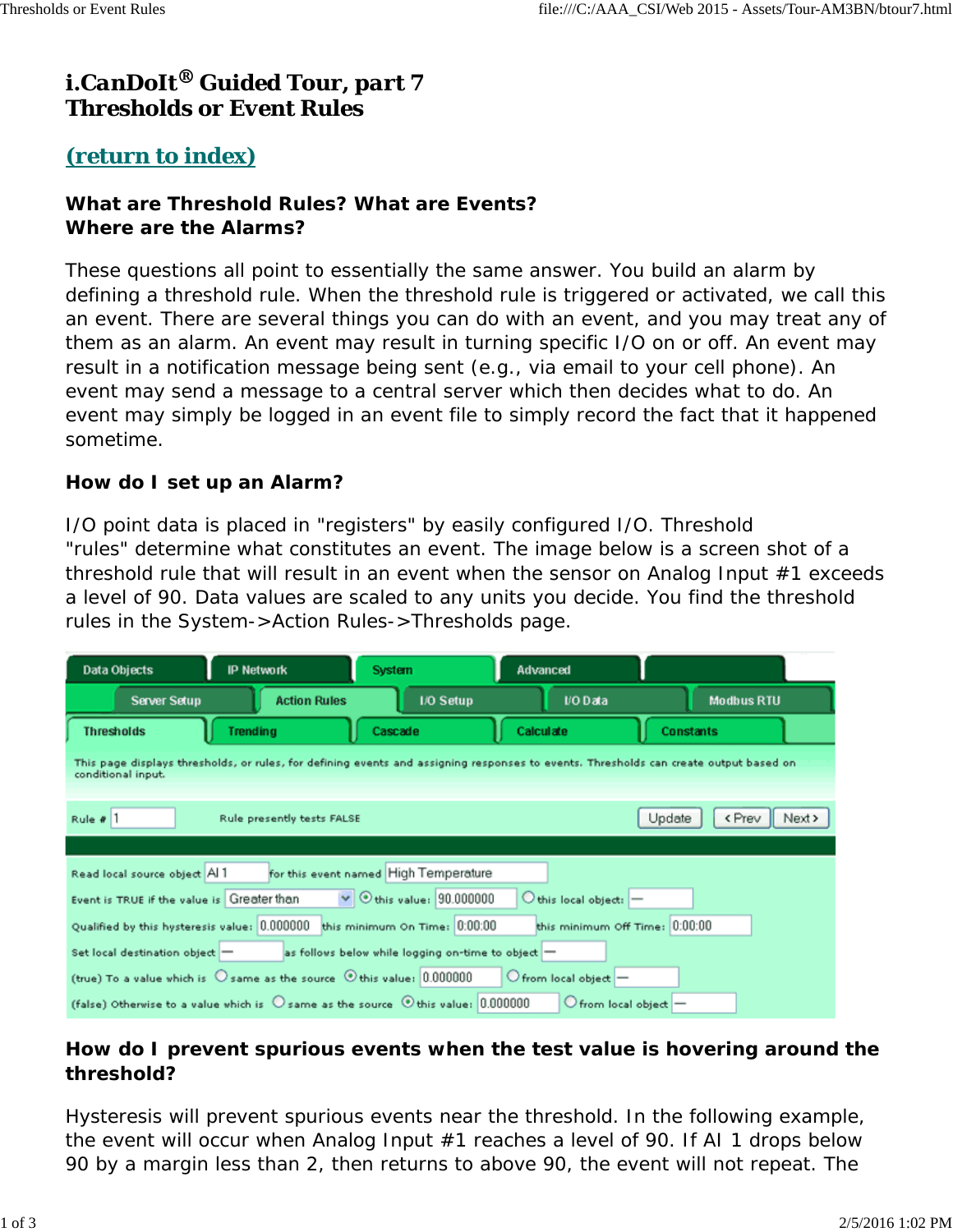value of AI 1 must drop below 88 and return to over 90 before the event will repeat.

| Read local source object Al 1                                              | for this event named High Temperature |                                                                     |  |
|----------------------------------------------------------------------------|---------------------------------------|---------------------------------------------------------------------|--|
| Event is TRUE if the value is Greater than                                 |                                       | $\vee$ $\odot$ this value: 90.000000 $\odot$ this local object: $-$ |  |
| Qualified by this hysteresis value: 2.000000 this minimum On Time: 0:00:00 |                                       | this minimum Off Time: 0:00:00                                      |  |

#### **How do I change event thresholds based on time of day?**

Start by using a value object for the test threshold rather than fixed value as shown below:

| Read local source object Al 1                                              | for this event named High Temperature |                                |
|----------------------------------------------------------------------------|---------------------------------------|--------------------------------|
| Event is TRUE if the value is Greater than                                 | $\vee$ Othis value: 0.000000          | O this local object: AV 5      |
| Qualified by this hysteresis value: 0.000000 this minimum On Time: 0.00:00 |                                       | this minimum Off Time: 0:00:00 |

Then alter the contents of this object based on schedule in the Advanced->Scheduler->Weekly Schedule page as shown below.

|          | Data Objects                                               | <b>IP Network</b> |             | System               |                     | <b>Advanced</b> |                  |                                        |
|----------|------------------------------------------------------------|-------------------|-------------|----------------------|---------------------|-----------------|------------------|----------------------------------------|
|          | Scheduler                                                  |                   | Data Logger |                      | <b>Email Alerts</b> |                 | PL/i Programming |                                        |
|          | Weekly Schedule                                            | <b>On Demand</b>  |             | <b>Holidays</b>      |                     |                 |                  |                                        |
|          | This page allows you to manage weekly schedules.           |                   |             |                      |                     |                 |                  |                                        |
|          |                                                            |                   |             |                      |                     |                 |                  |                                        |
|          |                                                            |                   |             | Showing <sup>1</sup> | to 1 of 1           |                 |                  | $\parallel$ Next ><br>< Prev<br>Update |
| $\theta$ | SMTWTFS                                                    | Holidays          | On Time     | Off Time             | Object              | "On" Value      | "Off" Value      | Register Name                          |
|          | $ v $ $ v $<br>M<br>$\overline{\mathsf{v}}$<br><b>NYI.</b> | Holidays          | 8:00:00     | 16:00:00             | AV 5                | 85.00000        | 95.00000         | <b>Analog Value 5</b>                  |

Using the example setup shown above, the event will be generated any time Analog Input #1 exceeds a level of 85 between 8AM and 4PM, Monday through Friday. The rest of the time, Analog Input #1 needs to exceed a level of 95 before an event will be generated.

#### **How do I control outputs based on threshold rules?**

Use all of the same criteria for setting up the rule. Now add a destination object and value to write to that object.

| for this event named High Temperature<br>Read local source object Al 1                                                           |
|----------------------------------------------------------------------------------------------------------------------------------|
| $\vee$ $\odot$ this value: 90.000000<br>$\bigcirc$ this local object: $\big $ -<br>Event is TRUE if the value is Greater than    |
| Qualified by this hysteresis value: 0.000000 this minimum On Time: 0:00:00<br>this minimum Off Time: 0:00:00                     |
| Set local destination object BO 1<br>as follows below while logging on-time to object -                                          |
| (true) To a value which is $\bigcirc$ same as the source $\bigcirc$ this value: 1.000000<br>$\circ$ from local object $-$        |
| (false) Otherwise to a value which is $\bigcirc$ same as the source $\bigcirc$ this value: 0.000000<br>$O$ from local object $-$ |

The above example says that Binary Output  $#1$  will turn on any time Analog Input  $#1$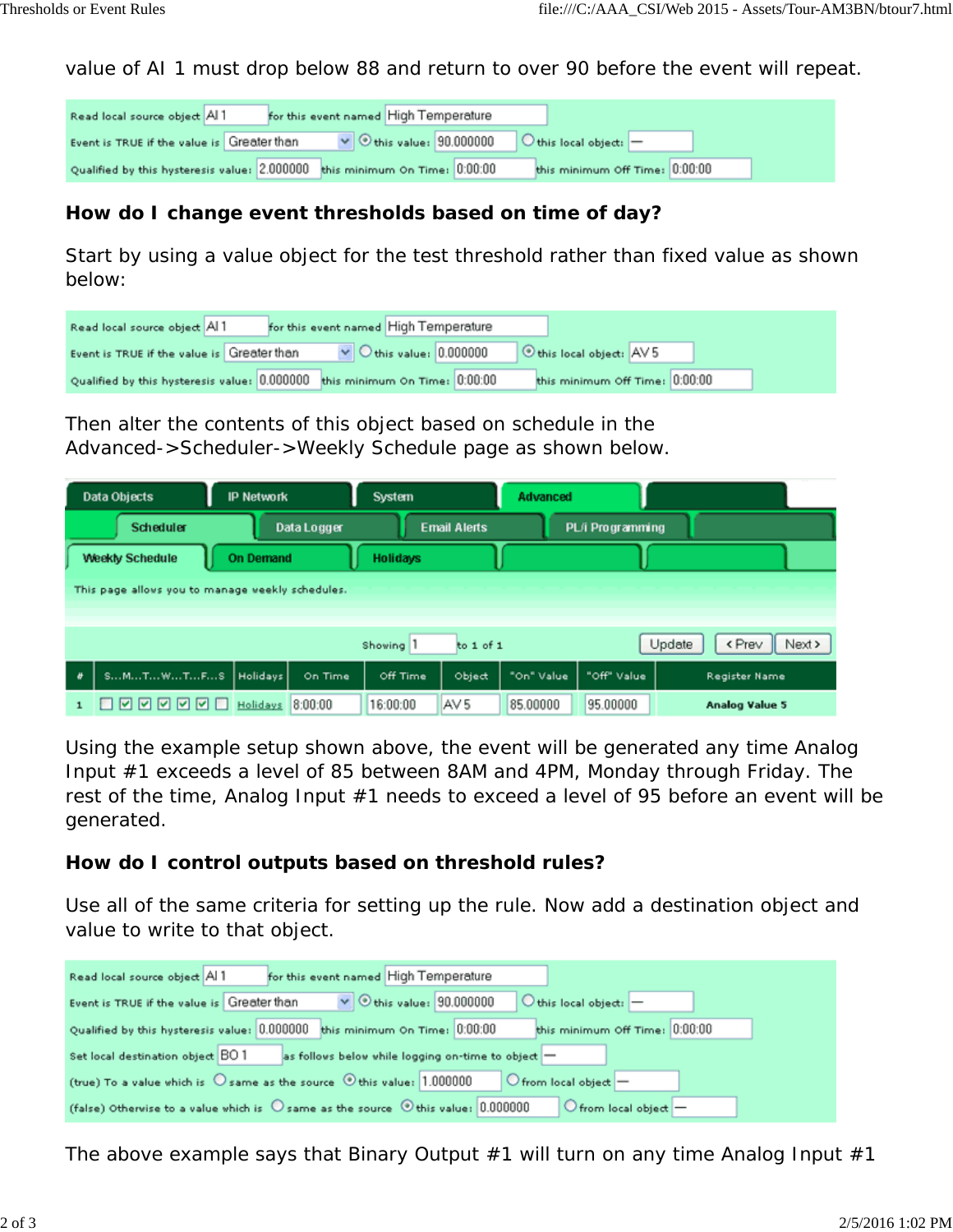is above 90.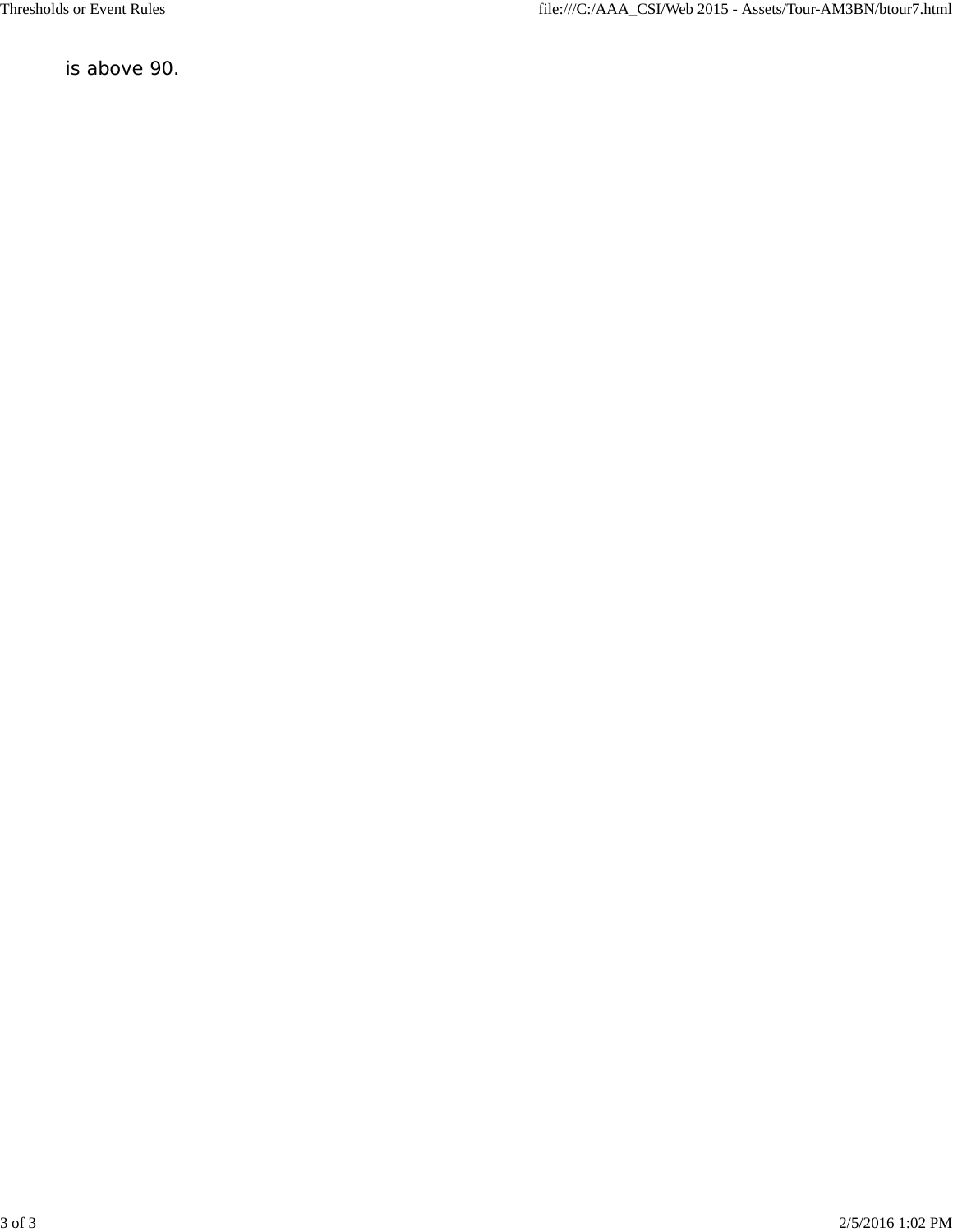# *i.CanDoIt® Guided Tour, part 8 Data Logging*

### *(return to index)*

Data may be logged to files in the internal memory based file system. These files may be retrieved via FTP, or delivered to you as an attachment to an email. The setup below illustrates sending a daily log file with an email, and also says that after 2 days, the old files should be discarded (to make way for new data).

| Data Objects      |                      | <b>IP Network</b>                                                                        | <b>System</b>           | <b>Advanced</b>  |                         |        |                |        |
|-------------------|----------------------|------------------------------------------------------------------------------------------|-------------------------|------------------|-------------------------|--------|----------------|--------|
|                   | <b>Scheduler</b>     | Data Logger                                                                              | <b>Email Alerts</b>     |                  | <b>PL/i Programming</b> |        |                |        |
| <b>Log Files</b>  |                      | <b>Data Points</b>                                                                       | <b>Events Logged</b>    | <b>File List</b> |                         |        |                |        |
|                   |                      | This page allows you to manage data log files and logging schedules.                     |                         |                  |                         |        |                |        |
|                   |                      |                                                                                          |                         |                  |                         |        |                |        |
| Data Log 1        |                      | File size: 1K Free space: 1406K/1906K Status: Error 0<br>File name: amlog200703241F0.txt |                         |                  |                         | Update | < Prev         | Next > |
|                   |                      |                                                                                          |                         |                  |                         |        |                |        |
| <b>File Name:</b> | FLASH <sub>0</sub> v | amlog.txt                                                                                |                         |                  |                         |        | Enable Logging |        |
|                   |                      |                                                                                          |                         |                  |                         |        | Reset Error    |        |
| Log Rate:         | 1:00:00              | Log only when register $\# 0$                                                            | is greater than zero.   |                  |                         |        |                |        |
| New File:         | Daily                | ×<br>End Time: 7:30:00                                                                   | Size: 10                | KB.              | Life: $ 2 $             | Days   |                |        |
|                   |                      | Upon resources exhausted: $\odot$ Discard oldest                                         | $\bigcirc$ Stop logging |                  |                         |        |                |        |
| Recipient:        | support@csimn.com    |                                                                                          |                         |                  |                         |        |                |        |
| Subject:          | AddMelll Data Log    |                                                                                          |                         |                  |                         |        |                |        |
|                   |                      | Daily log file from Jim's test system.                                                   |                         |                  |                         |        |                |        |
| Message:          |                      |                                                                                          |                         |                  |                         |        |                |        |
|                   |                      |                                                                                          |                         |                  |                         |        |                |        |
|                   |                      |                                                                                          |                         |                  |                         |        |                |        |
|                   |                      | Click here for log file format information                                               |                         |                  |                         |        |                |        |

Once a file is set up, you need to tell the system what data points to log. Any object in the system may be selected for logging, and multiple points may be logged to a single file. They are recorded in CSV format for easy import into spread sheet software. Up to three different log files may be active at the same time allowing different log rates for different points. Simply click the check box in the file column for the objects that are to be logged in that file. The Report box refers to reporting this point by HTTP Get to a remote server set up to receive data logging via Get requests.

| Object          | Object Name    | Logito   Logito   Logito<br>File-1   File-2   File-3 | Report |  |
|-----------------|----------------|------------------------------------------------------|--------|--|
| AI <sub>1</sub> | Analog Input 1 |                                                      |        |  |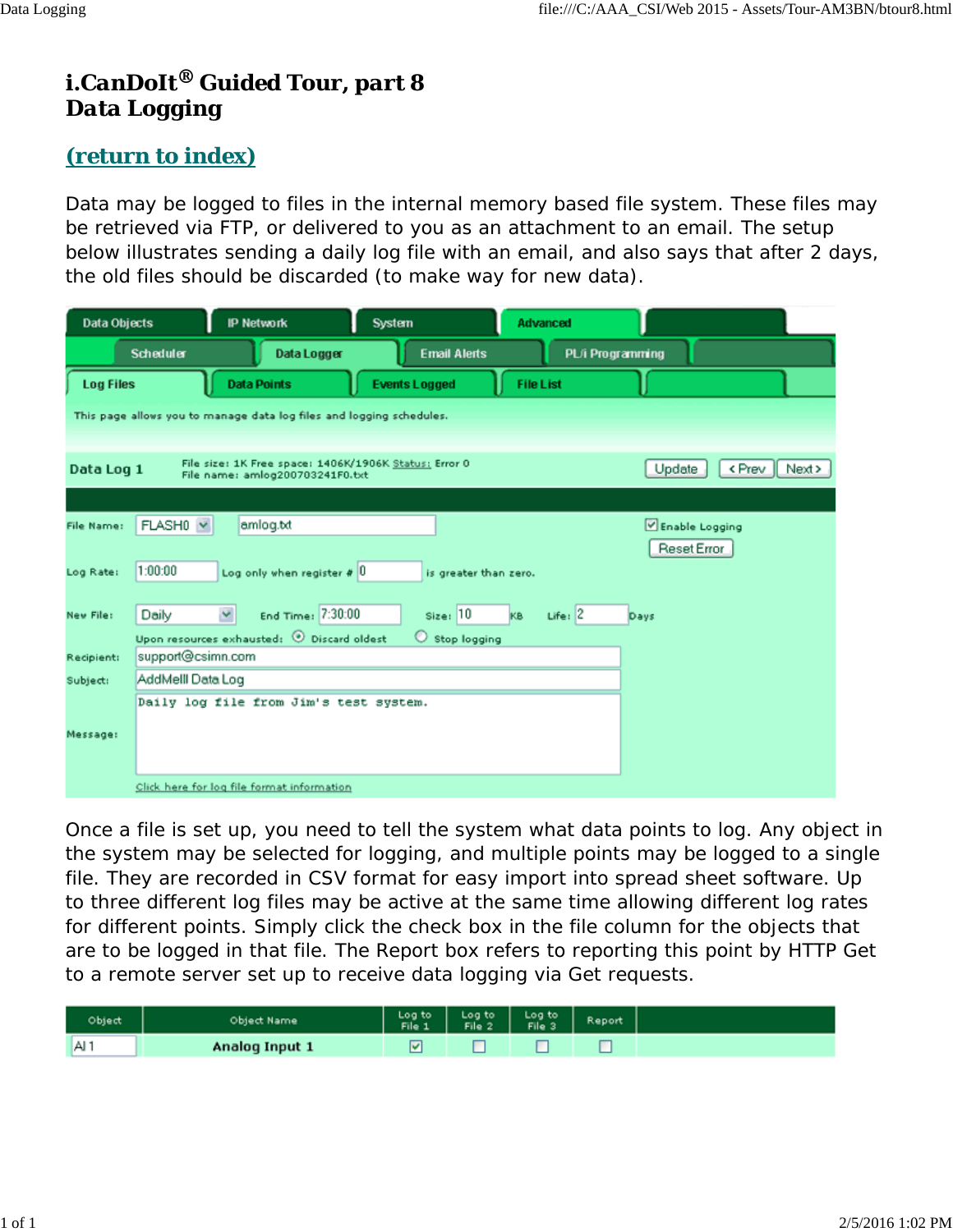# *i.CanDoIt® Guided Tour, part 9 Event Logging*

### *(return to index)*

The event log file is set up in the same manner as data log files, and it may also be delivered via email. The two main differences with the event log is the file format (still CSV but with different data), and the source of the data logged. Data logging allows you to check off a list of data objects to log. Event logging allows you to check off any of the defined threshold rules for logging.

|                  | <b>Data Objects</b> | <b>IP Network</b>                                                    | System               |                     | <b>Advanced</b>         |        |        |        |
|------------------|---------------------|----------------------------------------------------------------------|----------------------|---------------------|-------------------------|--------|--------|--------|
|                  | <b>Scheduler</b>    | Data Logger                                                          |                      | <b>Email Alerts</b> | PL/i Programming        |        |        |        |
| <b>Log Files</b> |                     | <b>Data Points</b>                                                   | <b>Events Logged</b> |                     | <b>File List</b>        |        |        |        |
|                  |                     | This page allows you to manage data log files and logging schedules. |                      |                     |                         |        |        |        |
|                  |                     |                                                                      |                      |                     |                         |        |        |        |
| <b>Event Log</b> |                     |                                                                      | Showing 1            | to 2 of 2           |                         | Update | < Prev | Next > |
| Rule<br>۰        |                     | <b>Event Name</b>                                                    |                      | Log on<br>True      | Log on<br>False         | Report |        |        |
| $\mathbf{1}$     |                     | <b>High Temperature</b>                                              |                      | 罓                   | $\overline{\mathbf{v}}$ | п      |        |        |
| $\overline{2}$   |                     |                                                                      |                      | п                   | г                       | □      |        |        |
|                  |                     | <b>Verbose Log</b><br>⊵                                              |                      |                     | Clear All               |        |        |        |

The "High Temperature" example checked off for event logging above was set up with a threshold rule like shown below. It is not necessary to include a destination register in the threshold rule when the rule's only purpose is logging or notification.

| Data Objects                               | <b>IP Network</b>                                                                                       | <b>System</b>                                      | Advanced                                |                                                                                                                                       |
|--------------------------------------------|---------------------------------------------------------------------------------------------------------|----------------------------------------------------|-----------------------------------------|---------------------------------------------------------------------------------------------------------------------------------------|
| <b>Server Setup</b>                        | <b>Action Rules</b>                                                                                     | <b>I/O Setup</b>                                   | t/O Data                                | <b>Modbus RTU</b>                                                                                                                     |
| <b>Thresholds</b>                          | <b>Trending</b>                                                                                         | Cascade                                            | Calculate                               | <b>Constants</b>                                                                                                                      |
| conditional input.                         |                                                                                                         |                                                    |                                         | This page displays thresholds, or rules, for defining events and assigning responses to events. Thresholds can create output based on |
| Rule $\theta$ 1                            | Rule presently tests FALSE                                                                              |                                                    |                                         | Update<br><prev<br>Next &gt;</prev<br>                                                                                                |
|                                            |                                                                                                         |                                                    |                                         |                                                                                                                                       |
| Read local source object Al 1              |                                                                                                         | for this event named High Temperature              |                                         |                                                                                                                                       |
| Event is TRUE if the value is Greater than |                                                                                                         | $\vee$ $\odot$ this value: 90.000000               | $\bigcirc$ this local object: $\big $ - |                                                                                                                                       |
|                                            | Qualified by this hysteresis value: 0.000000 this minimum On Time: 0:00:00                              |                                                    | this minimum Off Time: 0:00:00          |                                                                                                                                       |
| Set local destination object -             |                                                                                                         | as follows below while logging on-time to object - |                                         |                                                                                                                                       |
|                                            | (true) To a value which is $\bigcirc$ same as the source $\bigcirc$ this value: 0.000000                |                                                    | $O$ from local object $-$               |                                                                                                                                       |
|                                            | (false) Otherwise to a value which is $\bigcirc$ same as the source $\bigcirc$ this value: $[0.000000]$ |                                                    | $O$ from local object $-$               |                                                                                                                                       |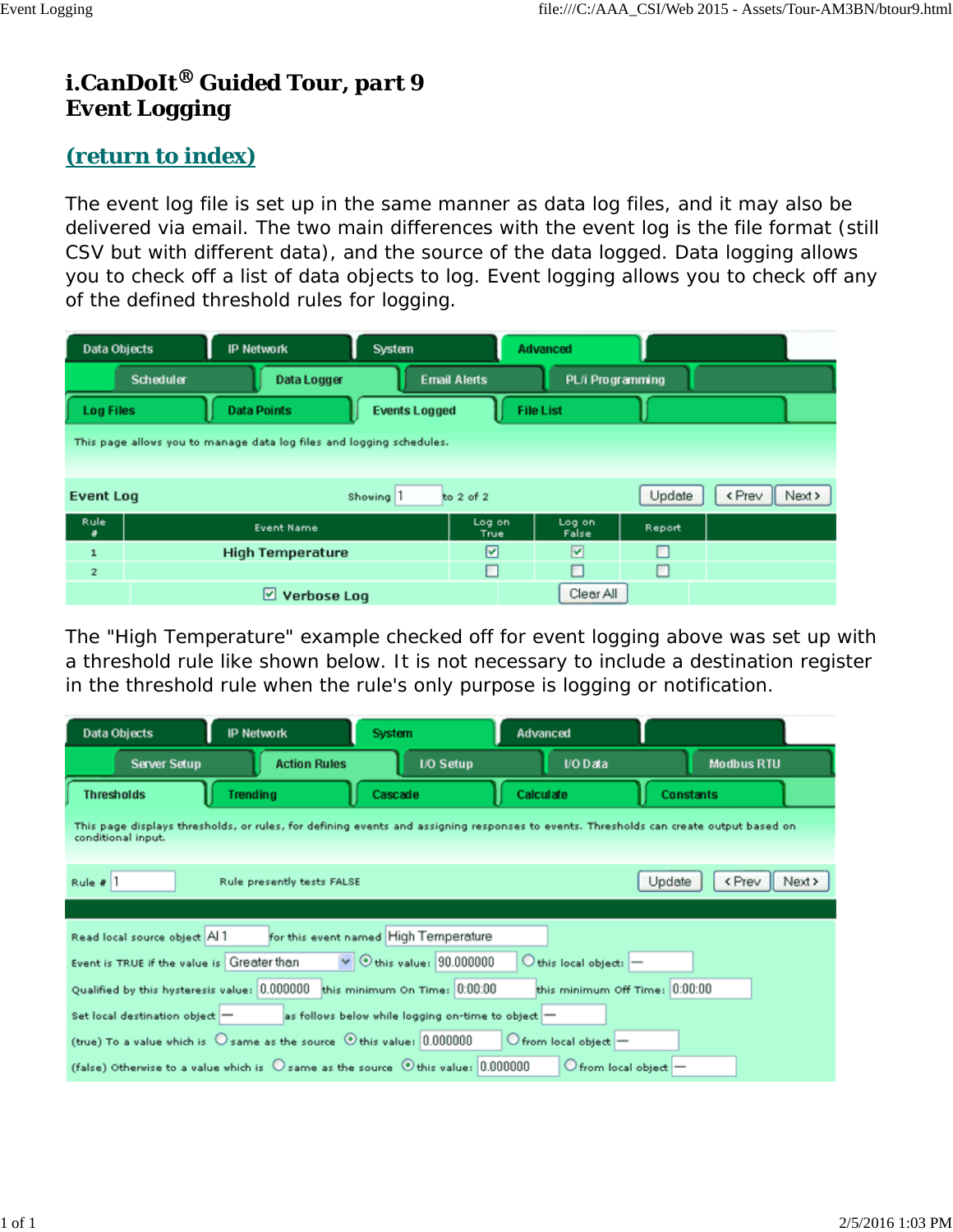# *i.CanDoIt® Guided Tour, part 10 Email Notifications*

## *(return to index)*

One of the useful things you can do with an event defined by a "threshold rule" is send an email to notify someone that something has happened. You may define "recipients" which can be one or more email addresses. You select or define the message, and then pick which events cause this email to be sent.

| <b>Data Objects</b>                                               |                                                                                                                                                                                                                                                                                                                                                                                                                            | <b>IP Network</b>                               | <b>System</b>       |                     | <b>Advanced</b>         |        |                                                                         |
|-------------------------------------------------------------------|----------------------------------------------------------------------------------------------------------------------------------------------------------------------------------------------------------------------------------------------------------------------------------------------------------------------------------------------------------------------------------------------------------------------------|-------------------------------------------------|---------------------|---------------------|-------------------------|--------|-------------------------------------------------------------------------|
|                                                                   | Scheduler                                                                                                                                                                                                                                                                                                                                                                                                                  | Data Logger                                     |                     | <b>Email Alerts</b> | <b>PL/i Programming</b> |        |                                                                         |
| <b>Recipients</b>                                                 | <b>Events</b>                                                                                                                                                                                                                                                                                                                                                                                                              |                                                 | <b>Email Server</b> |                     |                         |        |                                                                         |
| message.                                                          | This page allows you to identify email Recipients and select the message format they vill recieve when Events trigger an email alert                                                                                                                                                                                                                                                                                       |                                                 |                     |                     |                         |        |                                                                         |
|                                                                   |                                                                                                                                                                                                                                                                                                                                                                                                                            |                                                 | Showing 1of 3       |                     |                         | Update | < Prev<br>$\parallel$ Next >                                            |
|                                                                   |                                                                                                                                                                                                                                                                                                                                                                                                                            |                                                 |                     |                     |                         |        |                                                                         |
|                                                                   |                                                                                                                                                                                                                                                                                                                                                                                                                            |                                                 |                     |                     |                         |        |                                                                         |
| Recipient:                                                        | support@csimn.com                                                                                                                                                                                                                                                                                                                                                                                                          |                                                 |                     |                     |                         |        | Send Test                                                               |
| Subject:                                                          | Temp Alert                                                                                                                                                                                                                                                                                                                                                                                                                 |                                                 |                     |                     |                         |        |                                                                         |
| 罓<br>Include<br>standard<br>message<br>(default or<br>cell phone) | <b>O Default Email Message:</b><br>This is an automated email alert originating from<br><system name=""> at <system location=""> at <time date="">.<br/>The event named <event name=""> with a test criteria of<br/><rule> a value of <test value=""><br/>tested <true false=""> for register <n> <register name=""> with a value of <value>.</value></register></n></true></test></rule></event></time></system></system> | $\bigcirc$ Cell Phone Message (160 char. max.): |                     |                     |                         | n<br>0 | Send Status:<br>$(0 = No Error)$<br>Recv Status:<br><b>Reset Errors</b> |
|                                                                   | <system name="">/<system location="">/<register name="">/<value>=<event name=""></event></value></register></system></system>                                                                                                                                                                                                                                                                                              |                                                 |                     |                     |                         |        |                                                                         |

Each threshold rule that has been defined under System->Action Rules->Thresholds is listed on the email events page. Each event may be checked off for delivery to any of the recipients. You have the option of sending the email when the event first occurs (notify on true) and when the event clears (notify on false).

The email handling capability of i.CanDoIt includes the ability to receive email as well. If you would like email messages to be repeated until somebody acknowledges the event, check the "Expect Ack" box and enter a repeat time. To acknowledge the event, you only need to "Reply To" the email you received. The mail will contain a coded acknowledge string generated automatically when the email is sent. If the reply contains this expected reply string, the event is considered acknowledged.

| Rule | Event Name              | True | Notify on   Notify on   Email   Email   Email   Expect<br>False | Recip 1   Recip 2   Recip 3 |  | Ack | <b>Repeat Time</b><br>DD.HH:MM |  |
|------|-------------------------|------|-----------------------------------------------------------------|-----------------------------|--|-----|--------------------------------|--|
|      | <b>High Temperature</b> |      |                                                                 | Y                           |  |     | 0.0:00                         |  |

Use of email requires that you have an email account available to i.CanDoIt. You must have a user name and password for the account. Most email servers will require that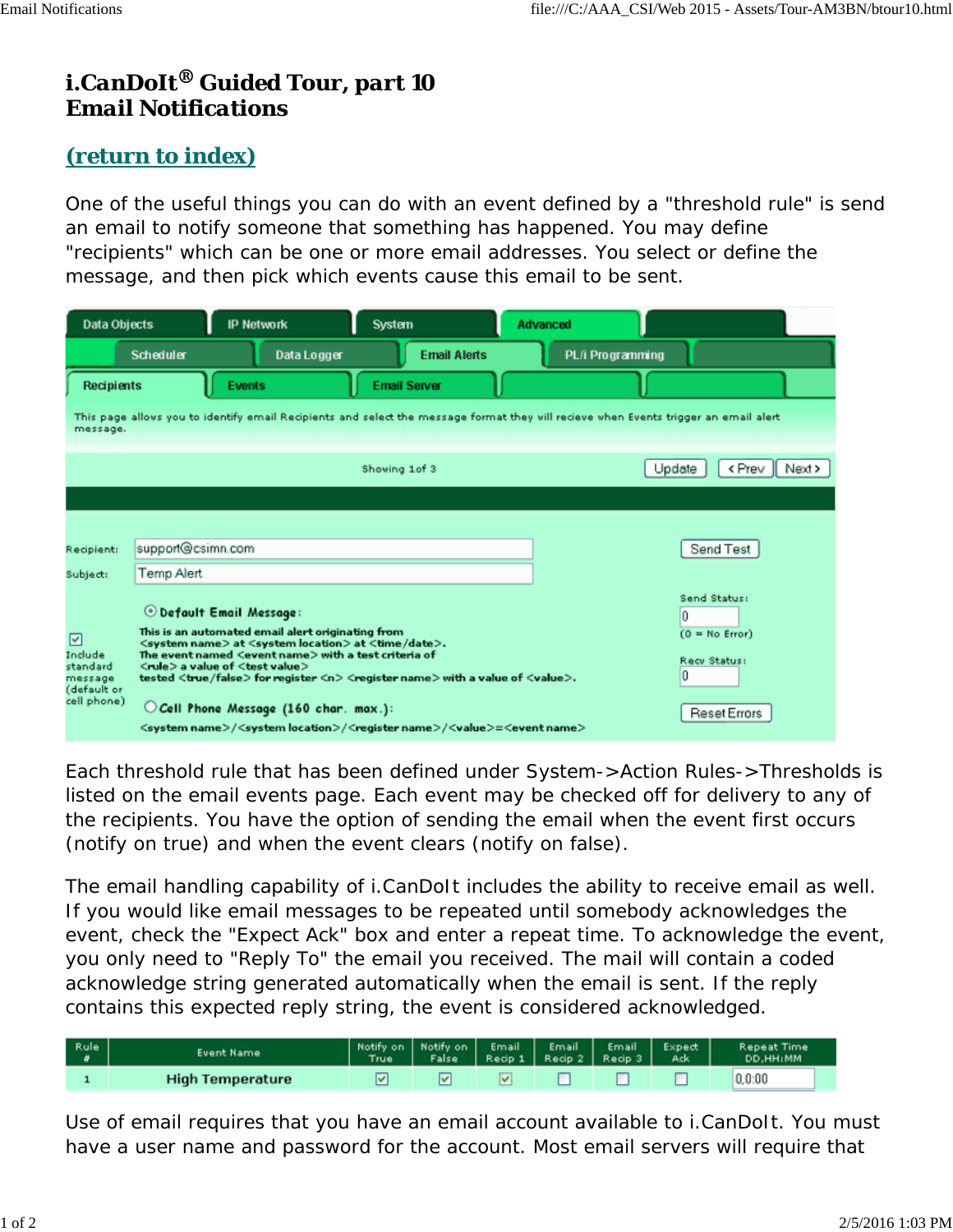you have an email address that matches the account information. You need to configure the SMTP and POP3 server names (or IP addresses if fixed). You should also be aware that many email servers do not allow sending email from outside of their own domain. You will need to work with your ISP, or network or IT representative, to get email configured properly.

| <b>Recipients</b>          | Events                                                                     | <b>Email Server</b> |                 |         |
|----------------------------|----------------------------------------------------------------------------|---------------------|-----------------|---------|
|                            | This page tells the system where to log in to send and receive emails.     |                     |                 |         |
|                            |                                                                            |                     |                 |         |
|                            |                                                                            |                     |                 |         |
|                            |                                                                            |                     |                 |         |
| SMTP IP Address: 0.0.0.0   |                                                                            | Use Authentication  |                 | Update  |
|                            | SMTP Host Name: Smtp.comcast.net                                           |                     | (send email)    | Network |
| SMTP Port: 25              |                                                                            | SMTP Domain:        |                 |         |
| POP3 IP Address: 0.0.0.0   |                                                                            |                     |                 |         |
|                            | POP3 Host Name: mail.comcast.net                                           |                     | (receive email) |         |
|                            | User Name: iCandoitonline                                                  |                     |                 |         |
| Password: <b>ANANANANA</b> |                                                                            |                     |                 |         |
|                            |                                                                            |                     |                 |         |
| System Name AddMe III      |                                                                            |                     |                 | Update  |
|                            | System Location White Bear Lake, Minnesota                                 |                     |                 |         |
|                            | system Contact icandoitonline@comcast.net                                  |                     |                 |         |
|                            | Note: System contact must be email account name to use email notification. |                     |                 |         |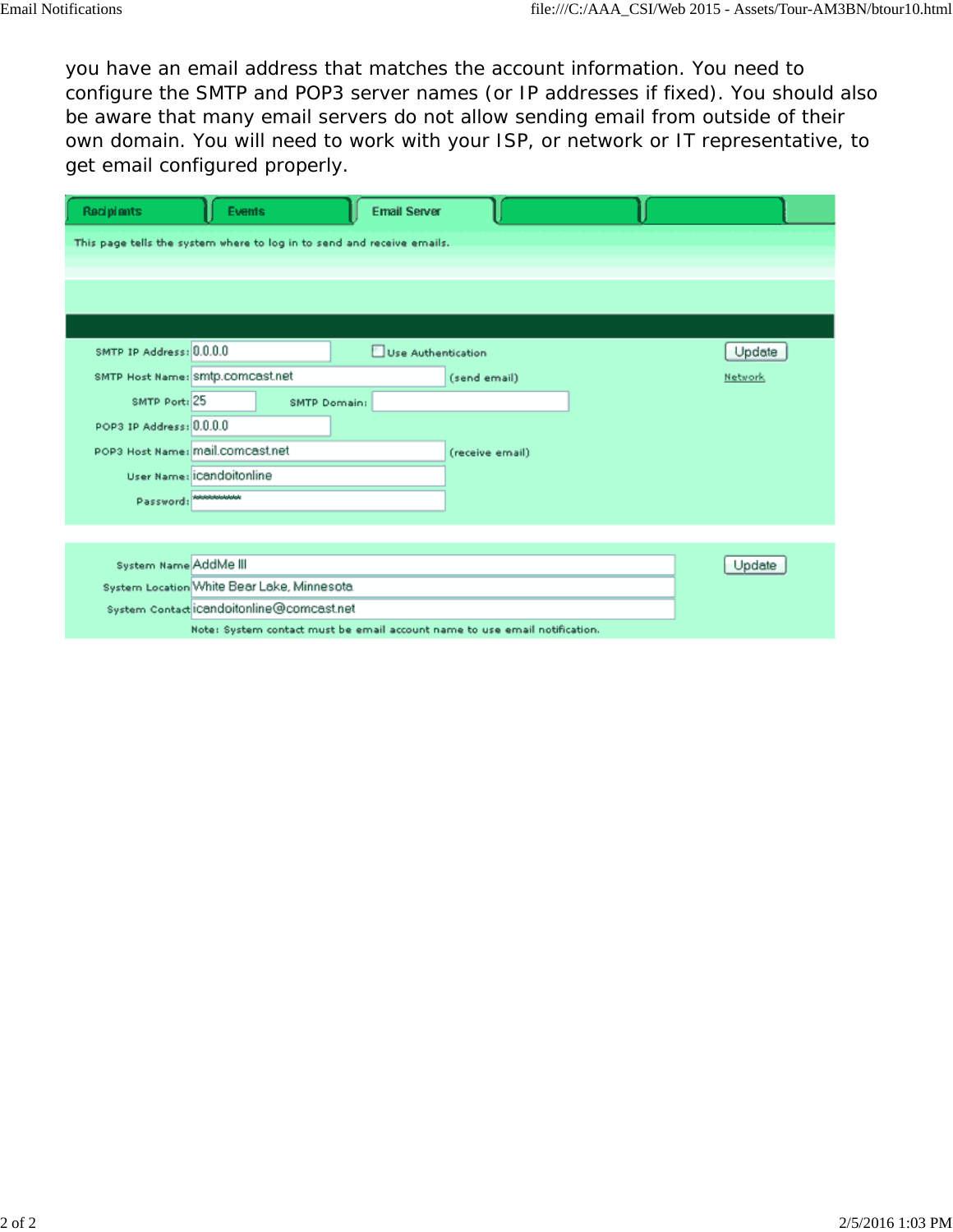# *i.CanDoIt® Guided Tour, part 11 Time & Date Scheduling*

### *(return to index)*

#### **Weekly Scheduling using Time/Date or Astronomical Clocks**

Suppose you want the lights in the parking lot to come on half hour before sunset, and go off half hour after sunrise. One way to do that is use a time clock and reset it a few times a year. The better way to do that with *i.CanDoIt®* is use the astronomical clock. Instead of on and off times, you simply say "dawn" and "dusk" with an optional offset.

| #   SMTWTFS  Holidays  On Time   Off Time   Object   "On" Value   "Off" Value |  |         |            |         |         | Register Name |
|-------------------------------------------------------------------------------|--|---------|------------|---------|---------|---------------|
|                                                                               |  |         |            | 1.00000 | 0.00000 | Relay 3       |
| 2 M M M M M M M Holidays 21:00:00                                             |  | 7:30:00 | <b>BO4</b> | 1.00000 | 0.00000 | Relay 4       |

In this example, we set BO #3 half hour before sunset, and clear it half hour after sunrise. Our hardware configuration determined that BO  $#3$  is allocated to Relay 3, which we have wired to control the parking lot lights. BO #4, Relay 4, shows how to do it the old way using time of day.

The above example shows two scheduled events that will happen every day of the week because all days are checked. If you wish the weekly event to only occur on Saturday, for example, you would only check the "S" box at the end of the string of boxes. For weekdays only, you would check M through F (Monday through Friday).

The astronomical clock requires knowing where in the world you are. The clock setting page found at System->Setup->Time & Date includes a section for setting location.

| <b>Astronomical Clock</b> |                      |                 |  |
|---------------------------|----------------------|-----------------|--|
| Latitude: 45.00           | Longitude: - 93.30   | Time Zone: 6.00 |  |
| Sunrise: 07:09            | <b>Sunset: 19:29</b> |                 |  |

Once the internal battery backed clock and calendar have been set, and you have entered latitude, longitude, and time zone, the clock setting page will show you when the system has calculated sunrise and sunset to be at this location.

#### **On Demand Scheduling using Time/Date or Astronomical Clocks**

Sometimes it is desirable to schedule something to happen just once at a specific time and date. This is done with "on demand" scheduling. You simply specify a starting time and date, and ending time and date, and the given register will be set accordingly during that time.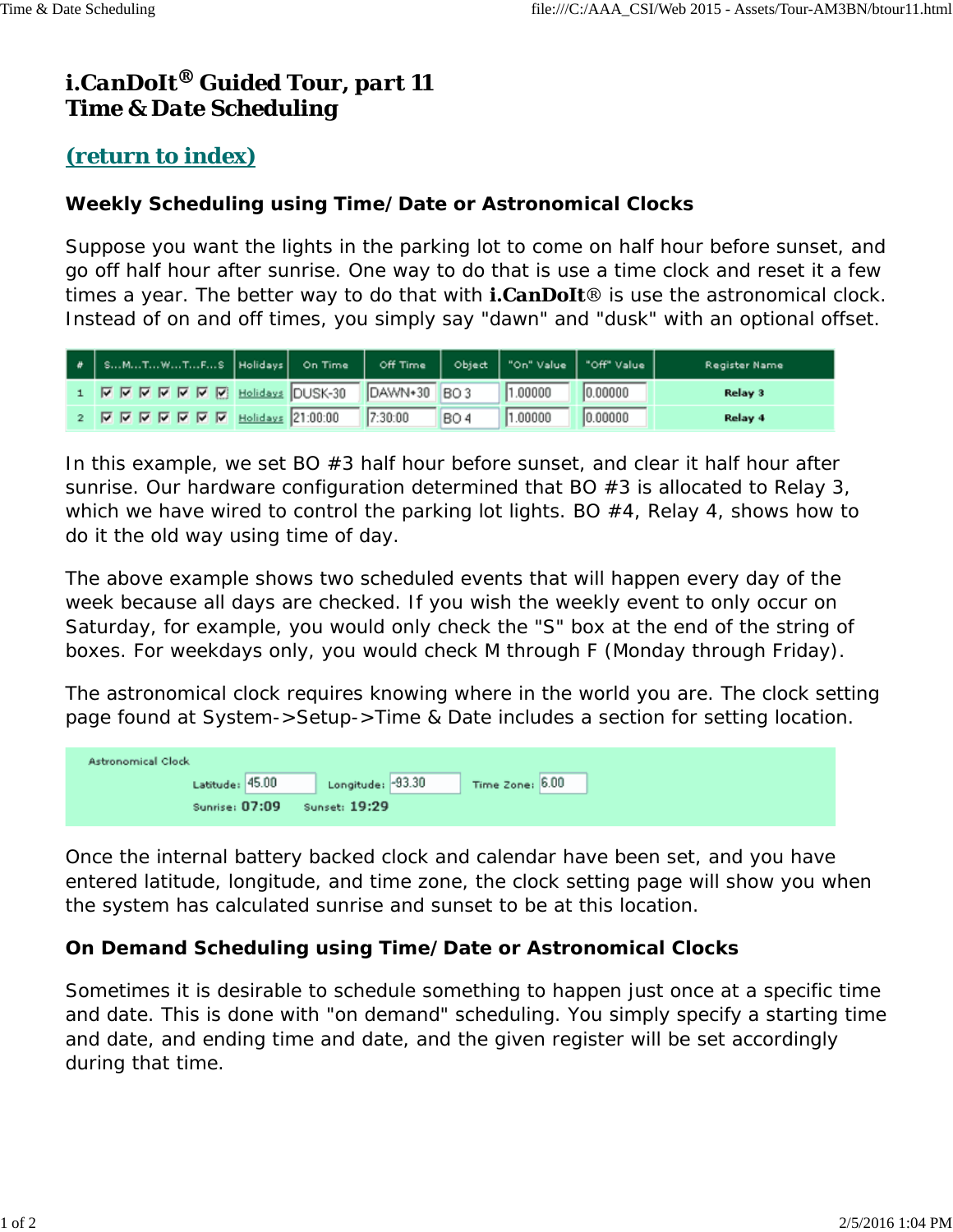| On Time | On Date    | Off Time | Off Date   | Object          | "On" Value | "Off" Value | <b>Register Name</b>    |
|---------|------------|----------|------------|-----------------|------------|-------------|-------------------------|
| 8:00:00 | 03/24/2007 | 17:00:00 | 03/24/2007 | BO <sub>6</sub> | .00000     | 0.0         | <b>Parking Lot Gate</b> |
| 8:00:00 | 03/31/2007 | 17:00:00 | 03/31/2007 | BO <sub>6</sub> | .00000     | 0.0         | <b>Parking Lot Gate</b> |

In this example, we are opening the parking lot gate on two consecutive dates. Our parking lot is normally closed on weekends, but we are sponsoring a special event requiring the use of our parking lot on two consecutive Saturdays. Fill in your own favorite example here.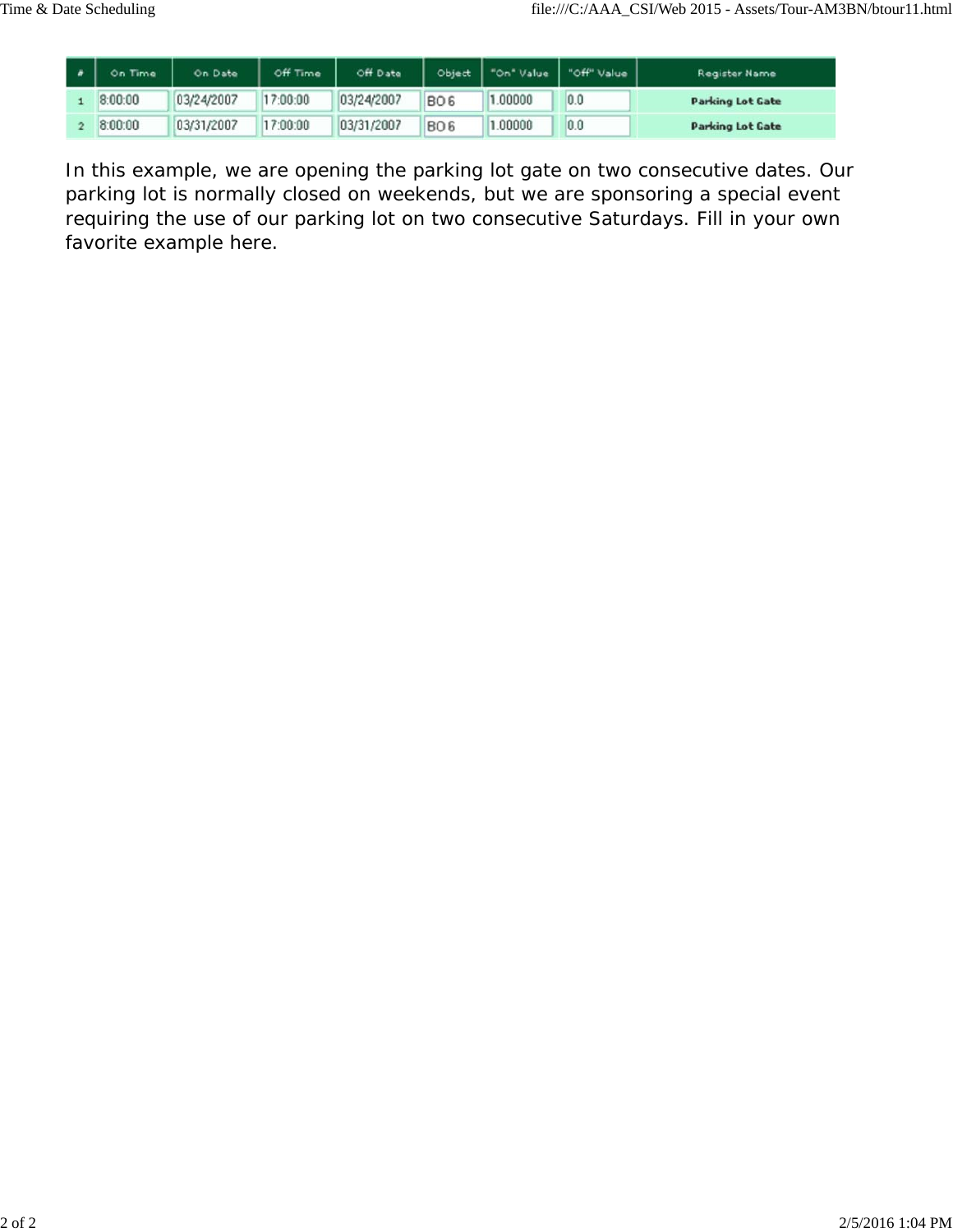# *i.CanDoIt® Guided Tour, part 12 XML Configuration Files*

### *(return to index)*

Most configuration information is stored in an XML file in the device's internal Flash file system. The only exceptions are things like the device's IP address, the name of the XML file from which to load configuration at boot-up, and things needed to get as far as loading that file in the first place.

Since configuration is stored in XML format, it is easily ported from one system to another. It is also easy to review the configuration - simply click on the file name, and your browser will display XML. You load a configuration file from your PC, or save it back to your PC.

| Store configuration to Flash file selected from directory, or to new file if checked. |                                   |                                            |            |                 |  |  |  |  |  |
|---------------------------------------------------------------------------------------|-----------------------------------|--------------------------------------------|------------|-----------------|--|--|--|--|--|
| Load                                                                                  |                                   | Local file directory BootConfig.xml v View | Delete     |                 |  |  |  |  |  |
| Save                                                                                  | Save as:                          |                                            |            |                 |  |  |  |  |  |
| Boot                                                                                  | Boot configuration BootConfig.xml |                                            | Go Offline | Confirm Restart |  |  |  |  |  |

The first few lines of XML viewed in the browser look like this...

| http://192.168.1.115:8380/FS/FLASH0/BootConfig.xml - Microsoft Internet Explorer                                                                                                                                                                                                                                                                                                                                                                                                                                                          |  |
|-------------------------------------------------------------------------------------------------------------------------------------------------------------------------------------------------------------------------------------------------------------------------------------------------------------------------------------------------------------------------------------------------------------------------------------------------------------------------------------------------------------------------------------------|--|
| File<br>Edit<br>Favorites<br><b>Tools</b><br>Help<br>View                                                                                                                                                                                                                                                                                                                                                                                                                                                                                 |  |
| - X 2 4 O search * Favorites @ 8 - 2 D                                                                                                                                                                                                                                                                                                                                                                                                                                                                                                    |  |
| $\Rightarrow$ Go<br>Address   http://192.168.1.115:8380/F5/FLASH0/BootConfig.xml<br>Links                                                                                                                                                                                                                                                                                                                                                                                                                                                 |  |
| xml version="1.0" encoding="ISO-8859-1" ?<br><!-- i. CanDoIt AddMe III configuration file<br>-- 7<br><configuration><br/><math>-</math> <am3_points></am3_points></configuration>                                                                                                                                                                                                                                                                                                                                                         |  |
| <point cfq="40,00" chan="1" intcpt="0.000000" slope="1.000000"></point><br><point cfq="01,00" chan="2" intcpt="0.000000" slope="1.000000"></point><br><point cfq="40,00" chan="3" intcpt="0.000000" slope="1.000000"></point><br><point cfq="40,00" chan="4" intcpt="0.000000" slope="1.000000"></point><br><point cfq="e1,67" chan="5" intcpt="0.000000" slope="1.000000"></point><br><point cfg="e1,67" chan="6" intcpt="0.000000" slope="1.000000"></point><br><point cfq="40,00" chan="7" intcpt="0.000000" slope="1.000000"></point> |  |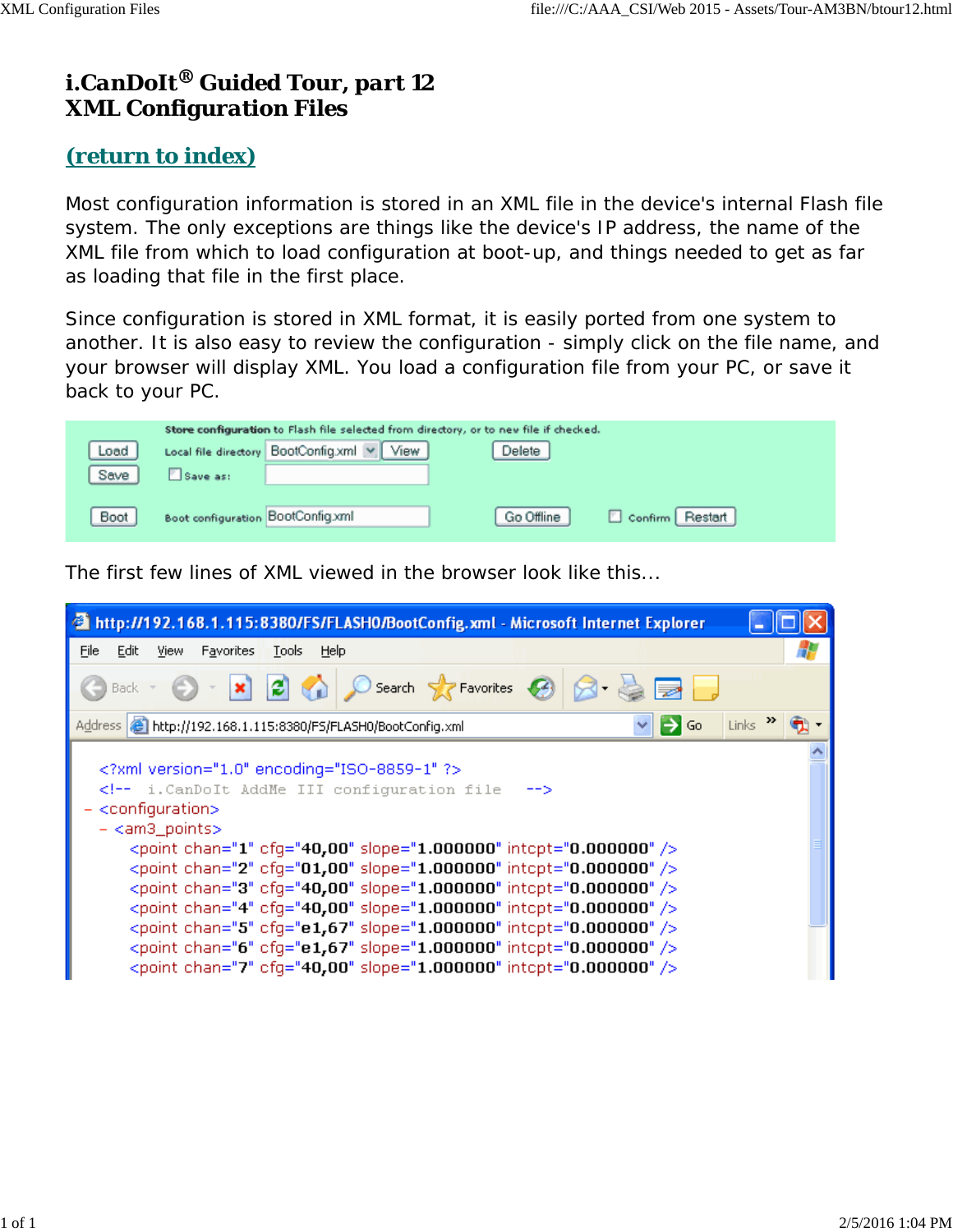## *i.CanDoIt® Guided Tour, part 13 PL/i Programming*

### *(return to index)*

The PL/i programming language is simpler than C but more structured than Basic at the source code level. At the execution level, AddMe III runs on byte code similar to Java. The goal of PI/i was to create a compiler that generated code which was compact, efficient, and safer than C.

The AddMe III architecture is register based. Therefore a carefully written program will be portable to systems running on Modbus, LonWorks or BACnet networks with equivalent results.

A summary of PL/i syntax and grammar can be found in the help pages in the device's internal web site under the Advanced- $>$ PL/i Programming tabs. A more in depth tutorial is available here.

#### **What does PL/i look like?**

Most of any given program will look a lot like Basic. Referring to subroutines as "procedures" is borrowed from older languages like Pascal. The block structure is common to many languages, and setting the blocks apart with "begin..end" instead of {} is also borrowed from Pascal. In fact, if you are a Pascal programmar, you may recognize several similarities. We hope you won't miss "**:=**".

The simple test program shown here will ramp an analog output on AddMe III up and down from zero to near full scale. It got named "dimmer" because if we connect an LED across the output, we have an LED dimmer. This makes a good "my first program" exercise.

```
program dimmer
declare
  myVar: int;
procedure turnon (setting: int)
declare
    level: int;
begin
 level = setting * 10; seti (1001, level);
 delay (5);
end;
begin
  while TRUE do
  begin
```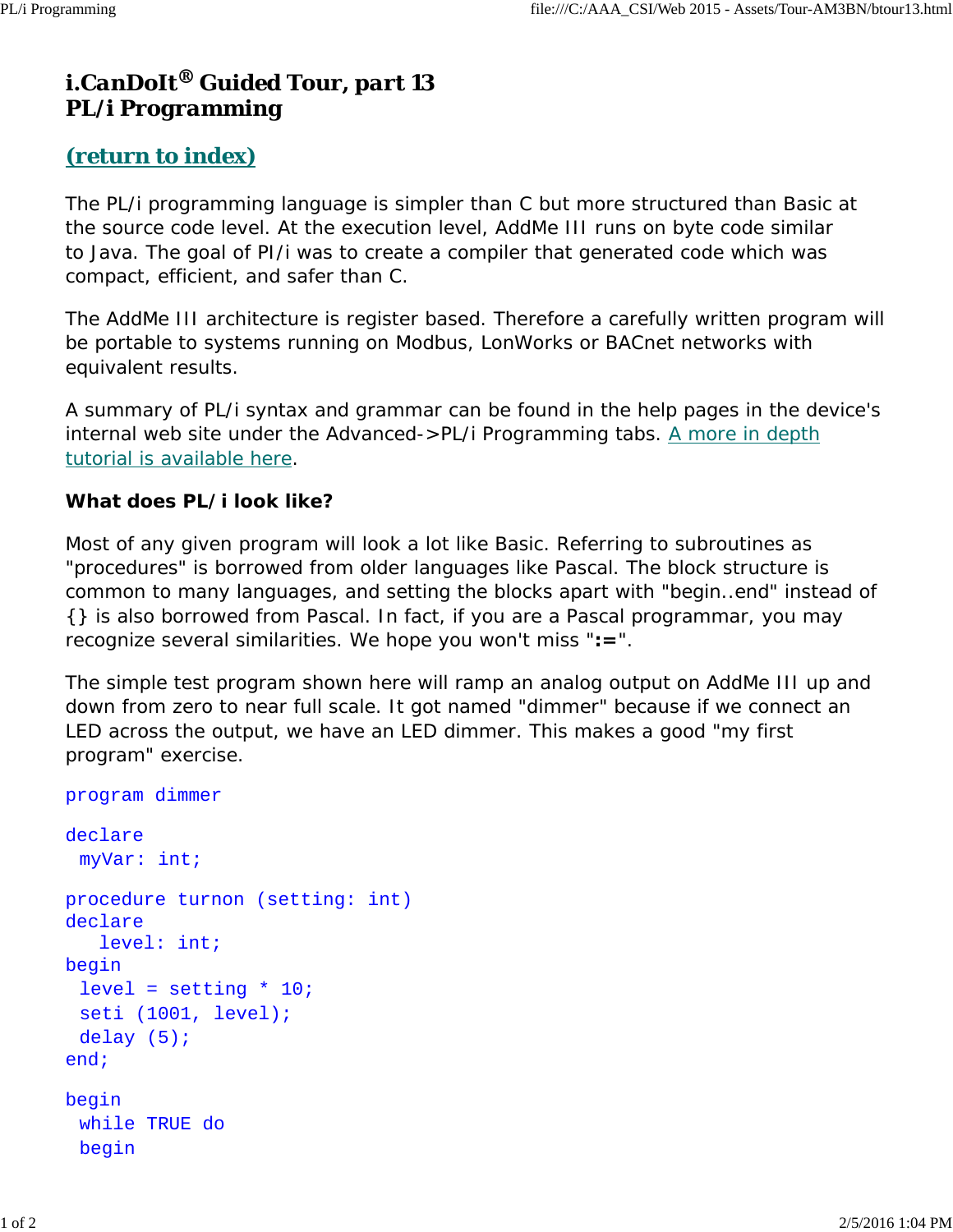```
for myVar = 0 to 20 turnon(myVar);
  for myVar = 20 down to 0 turnon(myVar);
  end;
end
```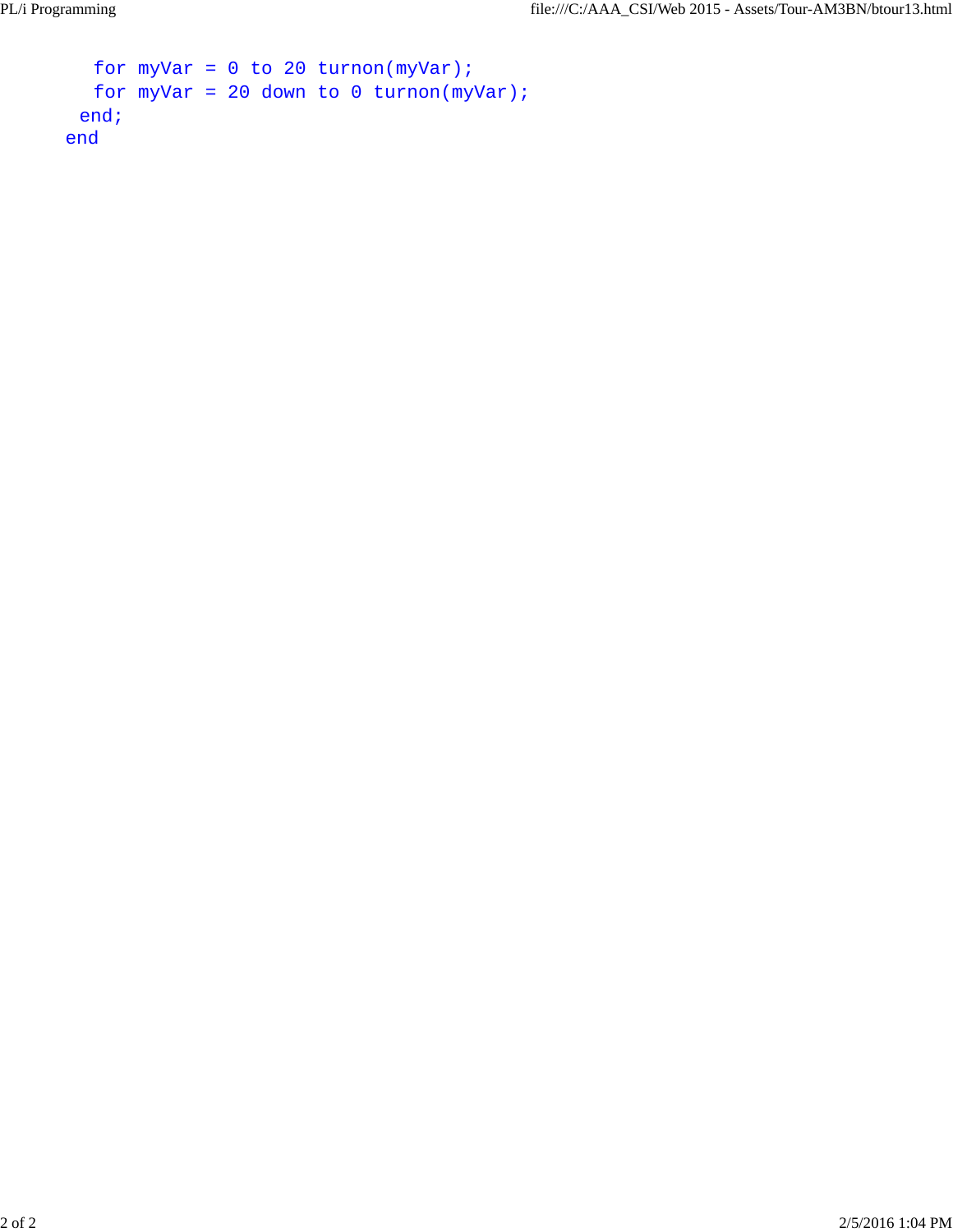## *i.CanDoIt® Guided Tour, part 14 Network Configuration*

### *(return to index)*

If you spend much time looking at this page, you're a network administrator - either by training or by default because you had to. If you're not the network administrator, this is the one page you do want that person to look at on your behalf if you are going to use any of the more advanced network features.

The only thing most people need to think about on this page is simply setting the IP address of the device. It comes defaulted to 10.0.0.101. The two most common domains for DSL and cable routers to be shipped with by default are 10.0.0.0 and 192.168.1.0, so we had only half a chance of picking the right one for you. Refer to the quick start guide for tips on getting up and running for the first time. (Additional help is shown at the bottom of each page in the server.)

| <b>Data Objects</b>                                                                                                 | <b>IP Network</b>                | <b>System</b>       | Advanced      |                                   |                        |  |
|---------------------------------------------------------------------------------------------------------------------|----------------------------------|---------------------|---------------|-----------------------------------|------------------------|--|
| <b>Server Setup</b>                                                                                                 | <b>Action Rules</b>              | <b>I/O Setup</b>    |               | I/O Data                          | <b>Modbus RTU</b>      |  |
| <b>Config File</b>                                                                                                  | <b>BACnet IP Port</b>            | <b>Local Host</b>   | <b>User</b>   |                                   | <b>Time &amp; Date</b> |  |
| This page allows you to change this device's IP address, and optionally set other network parameters including DNS. |                                  |                     |               |                                   |                        |  |
|                                                                                                                     |                                  |                     |               |                                   |                        |  |
|                                                                                                                     |                                  |                     |               |                                   |                        |  |
|                                                                                                                     | IP Address 192.168.1.151         | 192.168.1.151       |               | Review IP                         | <b>Email Server</b>    |  |
|                                                                                                                     | Subnet Mask 255.255.255.0        | 255.255.255.0       |               | Change IP                         |                        |  |
|                                                                                                                     | Gateway 192.168.1.1              | 192.168.1.1         |               |                                   |                        |  |
|                                                                                                                     | Static DNS1 209.193.72.2         | 209.193.72.2        |               | Apply DNS                         | Reset DNS              |  |
|                                                                                                                     | Static DNS2 209.193.68.2         | 209.193.68.2        |               |                                   |                        |  |
|                                                                                                                     |                                  |                     |               |                                   |                        |  |
| Dynamic DNS Service Custom DynDNS                                                                                   |                                  | 71.195.57.89        |               | DDNS status:<br>No update needed. |                        |  |
|                                                                                                                     | Host Name icandoit deviceisp.net |                     |               |                                   |                        |  |
| DDNS User Name iCandoit                                                                                             |                                  | Password Newera     |               |                                   |                        |  |
| HTTP Port 8151                                                                                                      | (default 80)                     | Disallow HTTP Query |               | Set Ports                         |                        |  |
| Telnet Port 23                                                                                                      | (default 23)                     |                     |               |                                   |                        |  |
|                                                                                                                     |                                  |                     |               |                                   |                        |  |
| Client Update Host                                                                                                  |                                  |                     | $\Box$ Enable | Update                            |                        |  |
| Log Page                                                                                                            |                                  |                     |               |                                   |                        |  |
| Log Parameters                                                                                                      |                                  | (optional)          |               |                                   |                        |  |
| <b>Configuration Page</b>                                                                                           |                                  |                     |               |                                   |                        |  |
| Update Timeout 0                                                                                                    |                                  | Client ID 0         |               |                                   |                        |  |
|                                                                                                                     |                                  |                     |               |                                   |                        |  |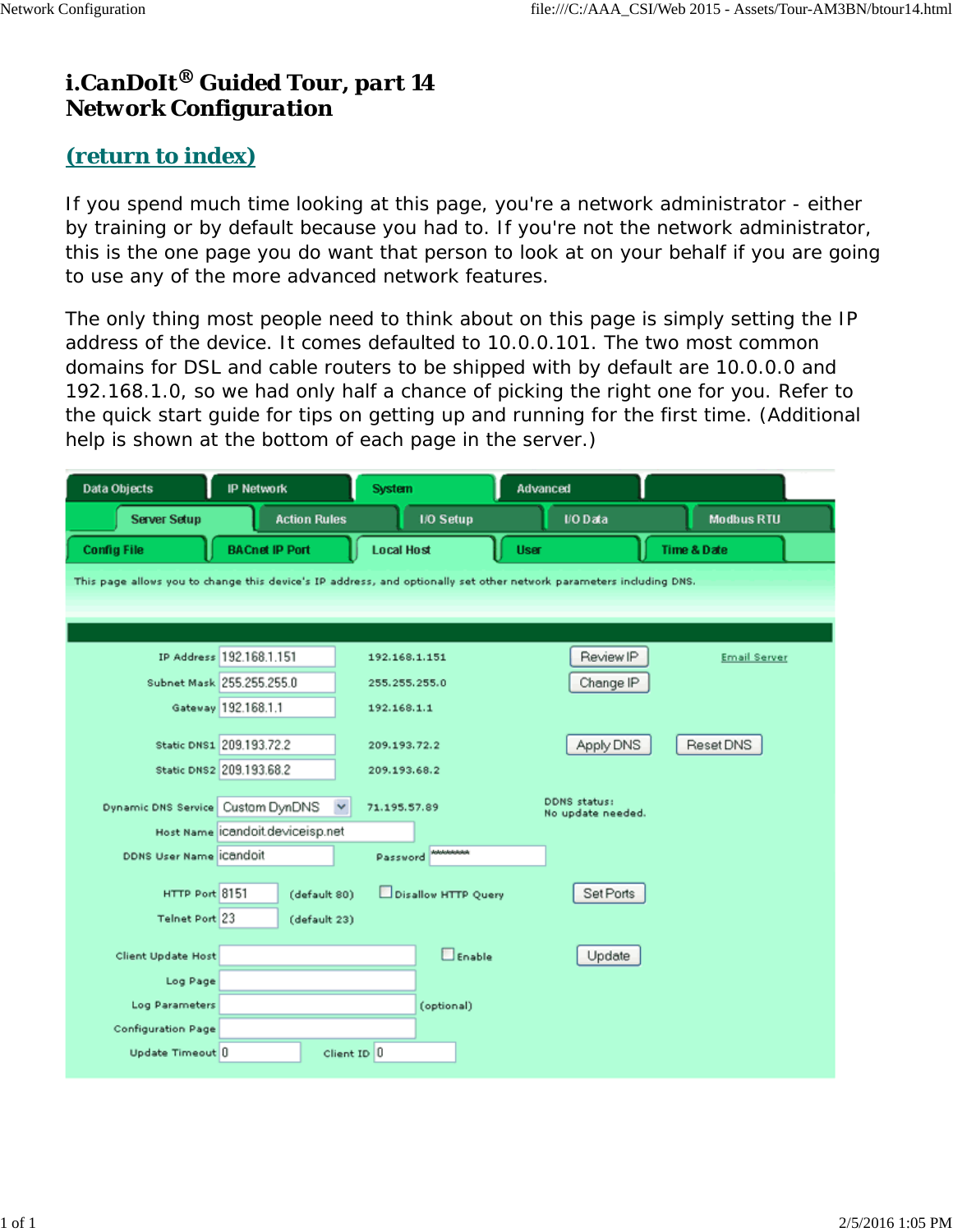## *i.CanDoIt® Guided Tour, part 15 BACnet Port Configuration*

### *(return to index)*

The Local Host settings such as IP address of this device are set on the Local Host page. Additional settings are required for BACnet IP. Those settings are shown on this page. Device description is returned as a BACnet device property. Port number and device instance are used to access this device along with IP address.

| Data Objects                                | <b>IP Network</b>                          |                     | <b>System</b>                                        | Advanced    |          |                               |         |
|---------------------------------------------|--------------------------------------------|---------------------|------------------------------------------------------|-------------|----------|-------------------------------|---------|
| <b>Server Setup</b>                         |                                            | <b>Action Rules</b> | <b>I/O Setup</b>                                     |             | I/O Data | <b>Modbus RTU</b>             |         |
| <b>Config File</b>                          | <b>BACnet IP Port</b>                      |                     | <b>Local Host</b>                                    | <b>User</b> |          | Time & Date                   |         |
| This page displays BACnet IP port settings. |                                            |                     |                                                      |             |          |                               |         |
|                                             |                                            |                     |                                                      |             |          |                               |         |
|                                             |                                            |                     |                                                      |             |          |                               | Refresh |
|                                             |                                            |                     |                                                      |             |          |                               |         |
| <b>BACnet IP Settings:</b>                  |                                            |                     |                                                      |             |          |                               |         |
|                                             | Device Instance 151                        |                     |                                                      | Save        |          | <b>Local Network Settings</b> |         |
|                                             | Port (default 0xBAC0 = 47808) 47808        |                     |                                                      |             |          |                               |         |
|                                             |                                            |                     | Device Description AddMe III i.CanDolt BACnet Server |             |          |                               |         |
|                                             | Device Location White Bear Lake, Minnesota |                     |                                                      |             |          |                               |         |
| Local Command Priority (default 10) 10      |                                            |                     |                                                      |             |          |                               |         |
|                                             |                                            |                     |                                                      |             |          |                               |         |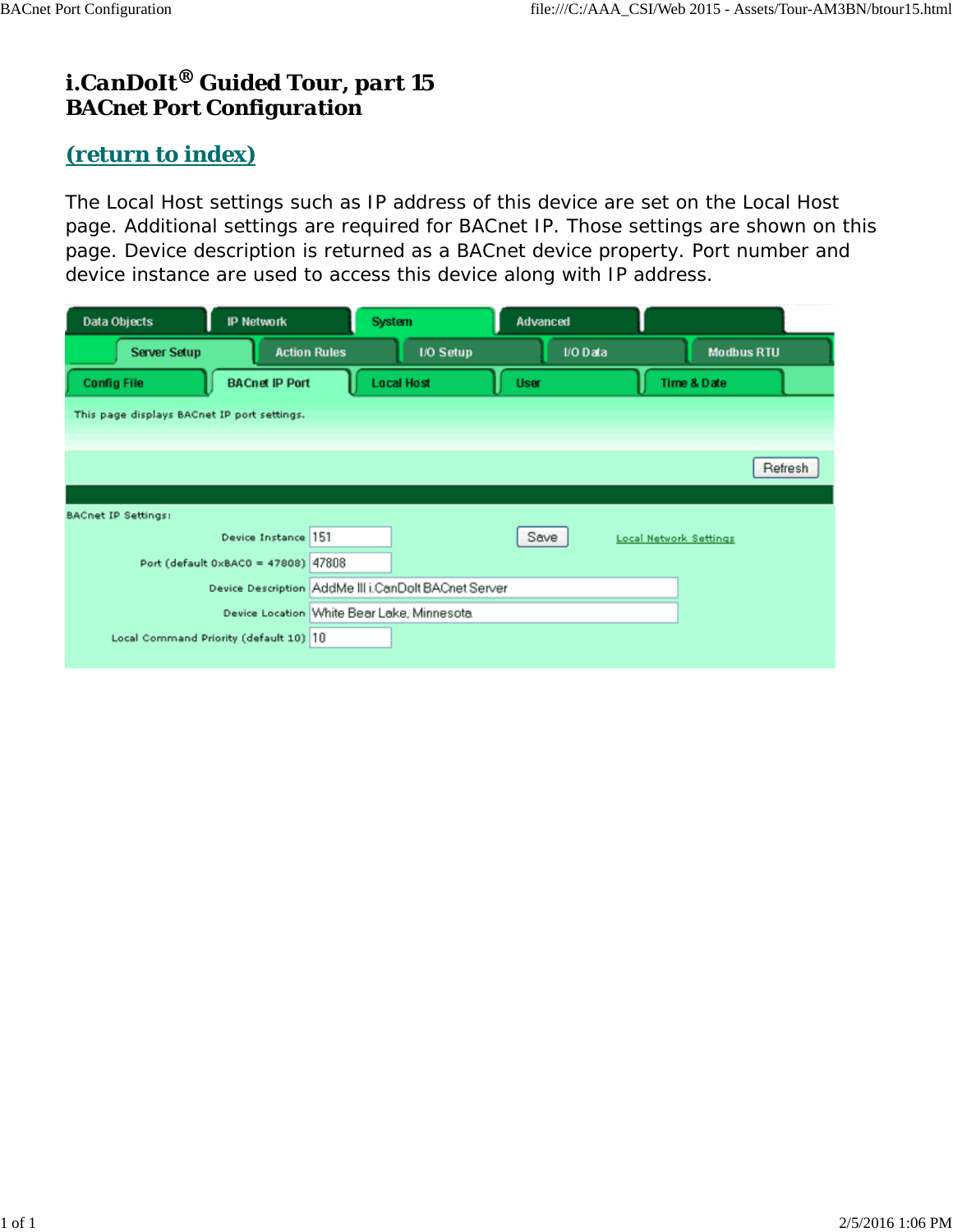## *i.CanDoIt® Guided Tour, part 16 BACnet IP Client*

### *(return to index)*

The BACnet IP Client allows this device to interact with other BACnet IP devices. Any other client may read and write any objects in the local device. However, for the local device to read and write object properties in remote devices, it is necessary to make that remote device known in the BACnet IP Client device table, and to set up a map that results in reading or writing that remote object. Once data is read from a remote device and placed into a local object for holding, any of the action rules such as event thresholds may be applied to the data obtained from the remote device. This effectively means one AddMe III or AddMe Jr may function as an alarm monitoring or scheduling device for multiple BACnet IP devices.

To identify a remote device, you need only know its device instance. Enter the device instance along with a local name that will be referenced in the maps that follow. Once the remote device has replied to a "who is", its IP address will be indicated here.

| <b>Data Objects</b>                                                                                                                                                                                                                              | <b>IP Network</b>                | System                                                                        | Advanced |                                        |  |  |  |  |  |
|--------------------------------------------------------------------------------------------------------------------------------------------------------------------------------------------------------------------------------------------------|----------------------------------|-------------------------------------------------------------------------------|----------|----------------------------------------|--|--|--|--|--|
| <b>BACnet IP Client</b>                                                                                                                                                                                                                          | <b>Diagnostics</b>               |                                                                               |          |                                        |  |  |  |  |  |
| Devices                                                                                                                                                                                                                                          | <b>Client Read Map</b>           | <b>Client Write Map</b>                                                       |          |                                        |  |  |  |  |  |
| This page sets up the device list for remote BACnet IP devices that vill be accessed for remote input and/or output (via the client read and<br>client write maps). The local device acts as a BACnet client to the remote servers listed below. |                                  |                                                                               |          |                                        |  |  |  |  |  |
| Device #1                                                                                                                                                                                                                                        |                                  |                                                                               |          | Update<br><prev<br>Next &gt;</prev<br> |  |  |  |  |  |
| Device Instance 117<br>Default Poll Period<br>Reply Timeout:<br>Who Is Reply 192.168.1.117                                                                                                                                                       | 1.0<br>Seconds<br>1.0<br>Seconds | Monitoring System<br>Local Name:<br>Default Write Priority: 10<br>Timeouts: 0 | Clear    |                                        |  |  |  |  |  |

Reading data from a remote BACnet IP device is invoked periodically by setting up a read map as illustrated below. Data is periodically read from the remote object indicated, and that data is placed in the local object indicated.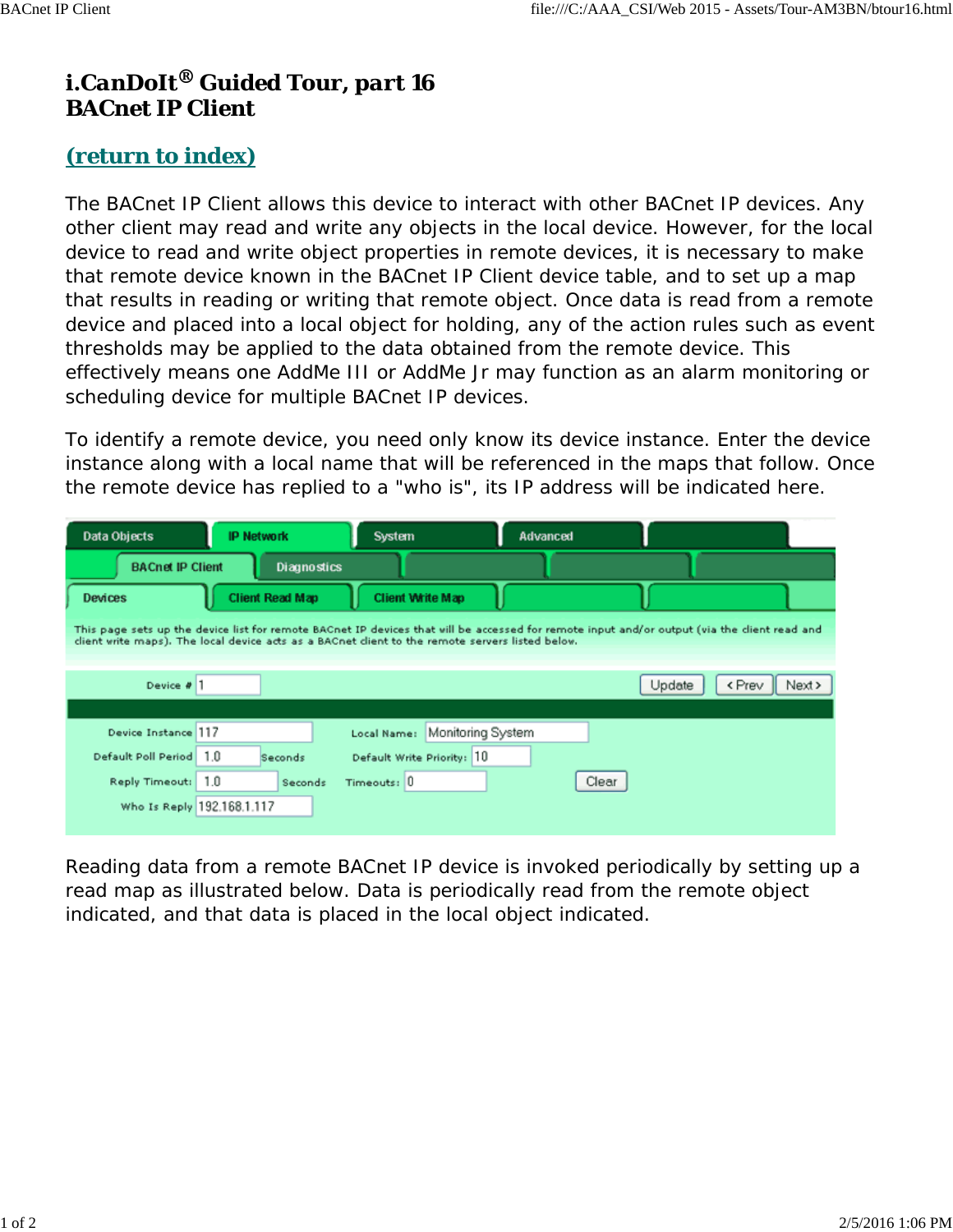| <b>Data Objects</b>                                                                               | <b>IP Network</b>           | System                  | Advanced                               |                            |
|---------------------------------------------------------------------------------------------------|-----------------------------|-------------------------|----------------------------------------|----------------------------|
| <b>BACnet IP Client</b>                                                                           | <b>Diagnostics</b>          |                         |                                        |                            |
| <b>Devices</b>                                                                                    | Client Read Map             | <b>Client Write Map</b> |                                        |                            |
| This page creates a map entry that reads data from a remote BACnet IP server for processing here. |                             |                         |                                        |                            |
|                                                                                                   |                             |                         |                                        |                            |
| Map $\bar{e}$ 1                                                                                   |                             |                         |                                        | Update<br>< Prev<br>Next > |
|                                                                                                   |                             |                         |                                        |                            |
| Read instance # 1                                                                                 | of object type Analog Input |                         | v at Monitoring System v using index 0 |                            |
| Then apply scale: 0.0                                                                             | and offset: 0.0             |                         |                                        |                            |
| Save in local object Al 55                                                                        | named Analog Input 55       |                         | Repeat this process every 5.0          | seconds.                   |
| Apply this default value: 0.0                                                                     | after 0                     | read failure(s).        |                                        |                            |

Writing remote objects via BACnet IP is invoked by a write map as illustrated here. Data is periodically (or upon sufficient delta) taken from the local object indicated, and written to the remote object indicated.

| Data Objects                                                                                                     | <b>IP Network</b>                                    | <b>System</b>           | <b>Advanced</b> |                                                                                                                                  |  |  |  |  |  |
|------------------------------------------------------------------------------------------------------------------|------------------------------------------------------|-------------------------|-----------------|----------------------------------------------------------------------------------------------------------------------------------|--|--|--|--|--|
| <b>BACnet IP Client</b>                                                                                          | <b>Diagnostics</b>                                   |                         |                 |                                                                                                                                  |  |  |  |  |  |
| <b>Devices</b>                                                                                                   | <b>Client Read Map</b>                               | <b>Client Write Map</b> |                 |                                                                                                                                  |  |  |  |  |  |
| This page creates a map entry that writes data to one or more remote BACnet IP servers from data contained here. |                                                      |                         |                 |                                                                                                                                  |  |  |  |  |  |
|                                                                                                                  |                                                      |                         |                 |                                                                                                                                  |  |  |  |  |  |
| Map $# 1$                                                                                                        |                                                      |                         |                 | Update<br>< Prev<br>Next >                                                                                                       |  |  |  |  |  |
|                                                                                                                  |                                                      |                         |                 |                                                                                                                                  |  |  |  |  |  |
| Read local object AV 1                                                                                           | named Analog Value 1                                 |                         |                 |                                                                                                                                  |  |  |  |  |  |
| Apply default value of 0.0                                                                                       | at power-up and/or when 0.0                          |                         |                 | seconds have elapsed with no host update.                                                                                        |  |  |  |  |  |
| Write remote register $\boxtimes$ any time local object has changed by 1.500000 or $\Box$ when 0.0               |                                                      |                         |                 | seconds have elapsed with no change.                                                                                             |  |  |  |  |  |
|                                                                                                                  |                                                      |                         |                 | Othervise write remote register unconditionally. In any event, when writing remote register, apply local object data as follows: |  |  |  |  |  |
| Apply scale: 0.0                                                                                                 | and offset: 0.0                                      | Then, using index $ 0 $ | and priority 10 | proceed to                                                                                                                       |  |  |  |  |  |
| Write instance # 5                                                                                               | of object type Analog Output vat Monitoring System v |                         |                 |                                                                                                                                  |  |  |  |  |  |
| Repeat this process $\bigcirc$ at least $\bigcirc$ no more than every 1.0                                        |                                                      |                         | seconds.        |                                                                                                                                  |  |  |  |  |  |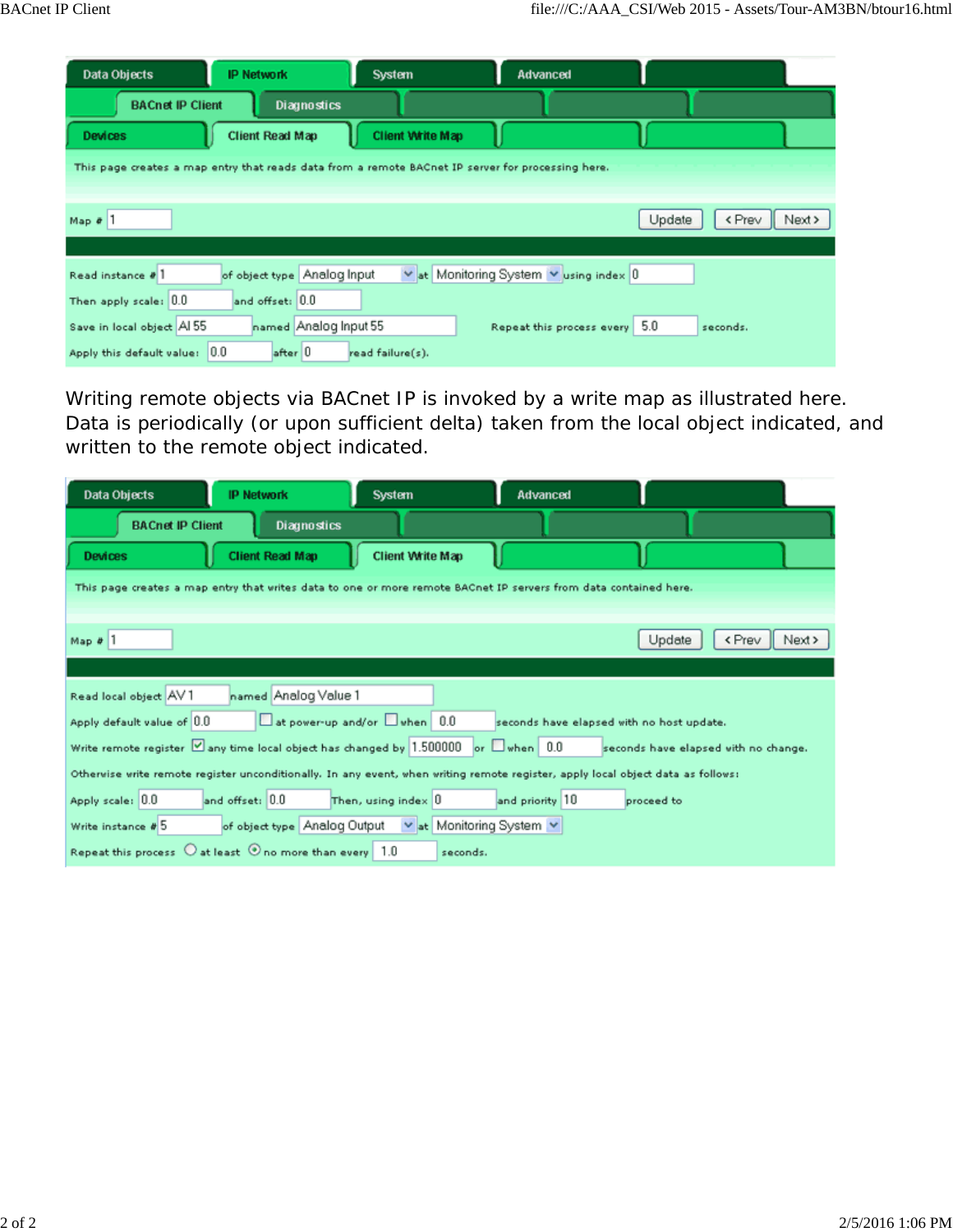# *i.CanDoIt® Guided Tour, part 17 Modbus RTU Gateway*

#### *(return to index)*

The Modbus RTU gateway is a Modbus master, and can poll up to 50 slave devices. The remote device "read rule" mainly says what remote register to read and where to put the data. But you have the option of scaling data as it comes in. You also have the option of applying a default value if the read fails.

| Data Objects                                                                                                                                                                                                                      |  | <b>IP Network</b>      | <b>System</b>            |                        | <b>Advanced</b>               |  |                      |  |
|-----------------------------------------------------------------------------------------------------------------------------------------------------------------------------------------------------------------------------------|--|------------------------|--------------------------|------------------------|-------------------------------|--|----------------------|--|
| <b>Server Setup</b>                                                                                                                                                                                                               |  | <b>Action Rules</b>    |                          | <b>I/O Setup</b>       | I/O Data                      |  | <b>Modbus RTU</b>    |  |
| <b>RTU Register Data</b>                                                                                                                                                                                                          |  | <b>Error Codes</b>     | <b>RTU Device</b>        |                        | RTU Read Map                  |  | <b>RTU Write Map</b> |  |
| Read remote registers into local objects. This page creates a map entry that reads data from one or more remote Modbus RTU serial<br>devices for processing here. Click on map number to see more detail and insert/delete rules. |  |                        |                          |                        |                               |  |                      |  |
| Map $\theta$ 1                                                                                                                                                                                                                    |  |                        |                          |                        | Update                        |  | < Prev<br>Next >     |  |
|                                                                                                                                                                                                                                   |  |                        |                          |                        |                               |  |                      |  |
| Read Holding Register V as Integer                                                                                                                                                                                                |  |                        | $\vee$ from register # 5 | at Unit $\theta$ 2     | with doubles swapped $\Box$   |  |                      |  |
| Apply bit mask if applicable: 0000                                                                                                                                                                                                |  | then apply scale: 0.0  |                          | and offset: 0.0        |                               |  |                      |  |
| Save in local object Al 150                                                                                                                                                                                                       |  | named Analog Input 150 |                          |                        | Repeat this process every 2.0 |  | seconds.             |  |
| Apply this default value: 0.0                                                                                                                                                                                                     |  | $after$ 0              | read failure(s).         |                        |                               |  |                      |  |
| Initial COV increment: 0.0                                                                                                                                                                                                        |  | Initial COV Period: 0  |                          | (sec.) Units: no_units |                               |  | v                    |  |

The remote device "write rule" allows setting up a "send on delta" to only write the register to the remote device when the local data has changed. You can also send periodically, with optional data scaling on the way out.

| Data Objects                                                                                                                                                             | <b>IP Network</b>          |                        | <b>System</b>          |                                          | Advanced |                             |               |                                      |  |
|--------------------------------------------------------------------------------------------------------------------------------------------------------------------------|----------------------------|------------------------|------------------------|------------------------------------------|----------|-----------------------------|---------------|--------------------------------------|--|
| <b>Server Setup</b>                                                                                                                                                      |                            | <b>Action Rules</b>    |                        | 1/0 Setup                                |          | <b>I/O Data</b>             |               | <b>Modbus RTU</b>                    |  |
| <b>RTU Register Data</b>                                                                                                                                                 |                            | <b>Error Codes</b>     | <b>RTU Device</b>      |                                          |          | RTU Read Map                | RTU Write Map |                                      |  |
| Write local objects out to remote registers. This page creates a map entry that writes data to one or more remote Modbus RTU serial<br>devices from data contained here. |                            |                        |                        |                                          |          |                             |               |                                      |  |
| Map 41                                                                                                                                                                   | < Prev<br>Update<br>Next > |                        |                        |                                          |          |                             |               |                                      |  |
|                                                                                                                                                                          |                            |                        |                        |                                          |          |                             |               |                                      |  |
| Read local object AO 33                                                                                                                                                  |                            | named Analog Output 33 |                        |                                          |          |                             |               |                                      |  |
| Write remote register $\boxdot$ any time local object has changed by 2.000000 or $\Box$ when 0.0                                                                         |                            |                        |                        |                                          |          |                             |               | seconds have elapsed with no change. |  |
| Otherwise write remote register unconditionally, applying local register data as follows:                                                                                |                            |                        |                        |                                          |          |                             |               |                                      |  |
| Apply scale: 0.0                                                                                                                                                         | and offset: 0.0            |                        |                        | Then if applicable, apply bit mask: 0000 |          | and bit fill: 0000          |               |                                      |  |
| write Holding Register v as Integer                                                                                                                                      |                            |                        | $\vee$ to register #22 | at Unit # 1                              |          | with doubles swapped $\Box$ |               |                                      |  |
| Repeat this process $\odot$ at least $\odot$ no more than every 2.0                                                                                                      |                            |                        |                        | seconds.                                 |          |                             |               |                                      |  |
| Initial COV increment: 0.0                                                                                                                                               |                            | Initial COV Period: 0  |                        | (sec.) Units: no units                   |          |                             |               | ×                                    |  |
| Initial Relinquish Default: 0.0                                                                                                                                          |                            |                        |                        |                                          |          |                             |               |                                      |  |